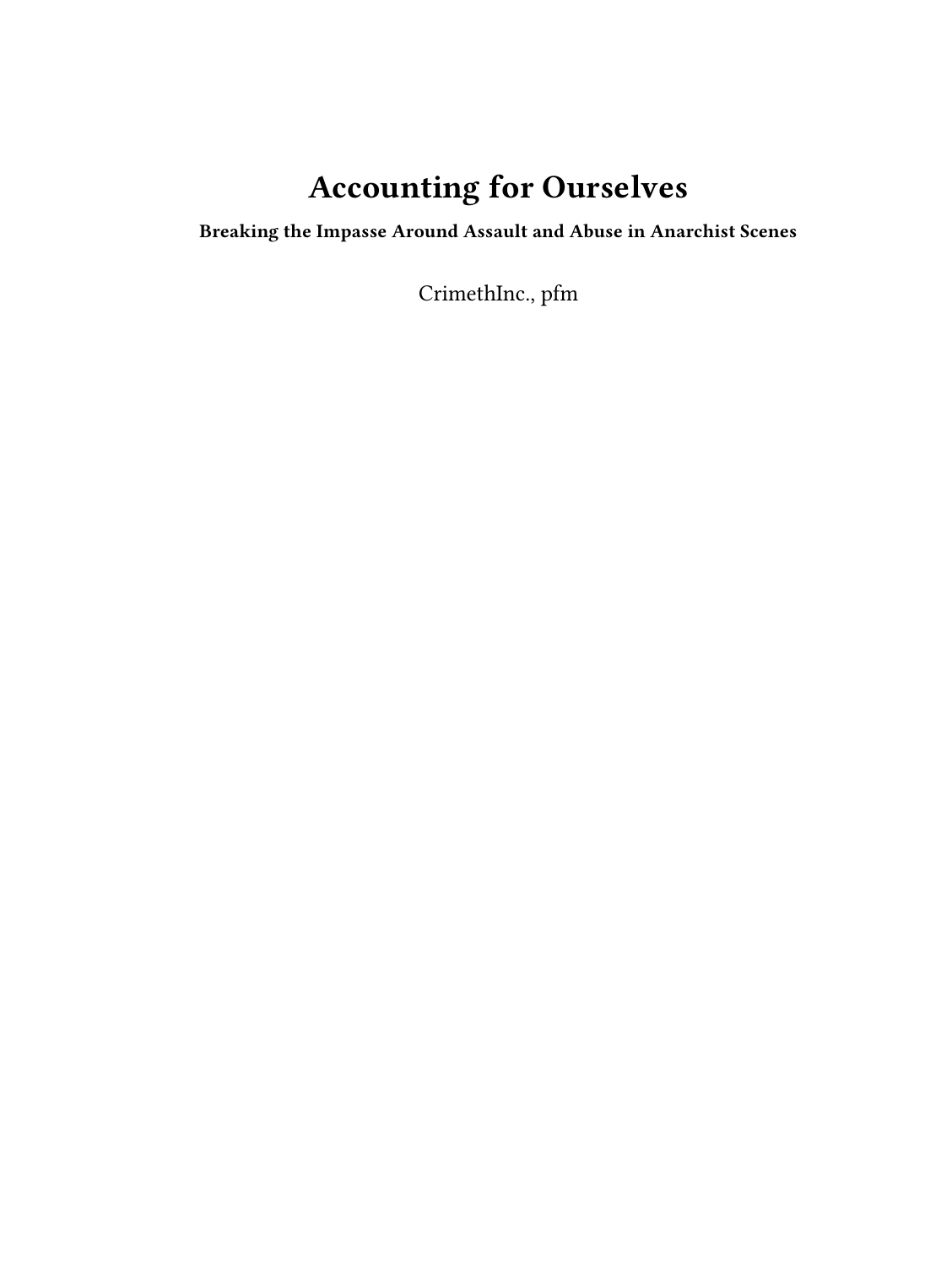## **Contents**

| 3                                                                                |
|----------------------------------------------------------------------------------|
| 3                                                                                |
| 3                                                                                |
| $\overline{4}$                                                                   |
| Where We're At - Anarchist Community Accountability: Recent History and the Cur- |
| 5                                                                                |
| 7                                                                                |
| 13                                                                               |
| 13                                                                               |
| Direction 2: Prevention Through Gender-Based Organizing<br>15                    |
| Direction 3: Not Accountability, But Conflict Resolution<br>17                   |
| 18                                                                               |
| 21                                                                               |
| 21                                                                               |
| 21                                                                               |
| 21                                                                               |
| 22                                                                               |
| 22                                                                               |
| 23                                                                               |
| 23                                                                               |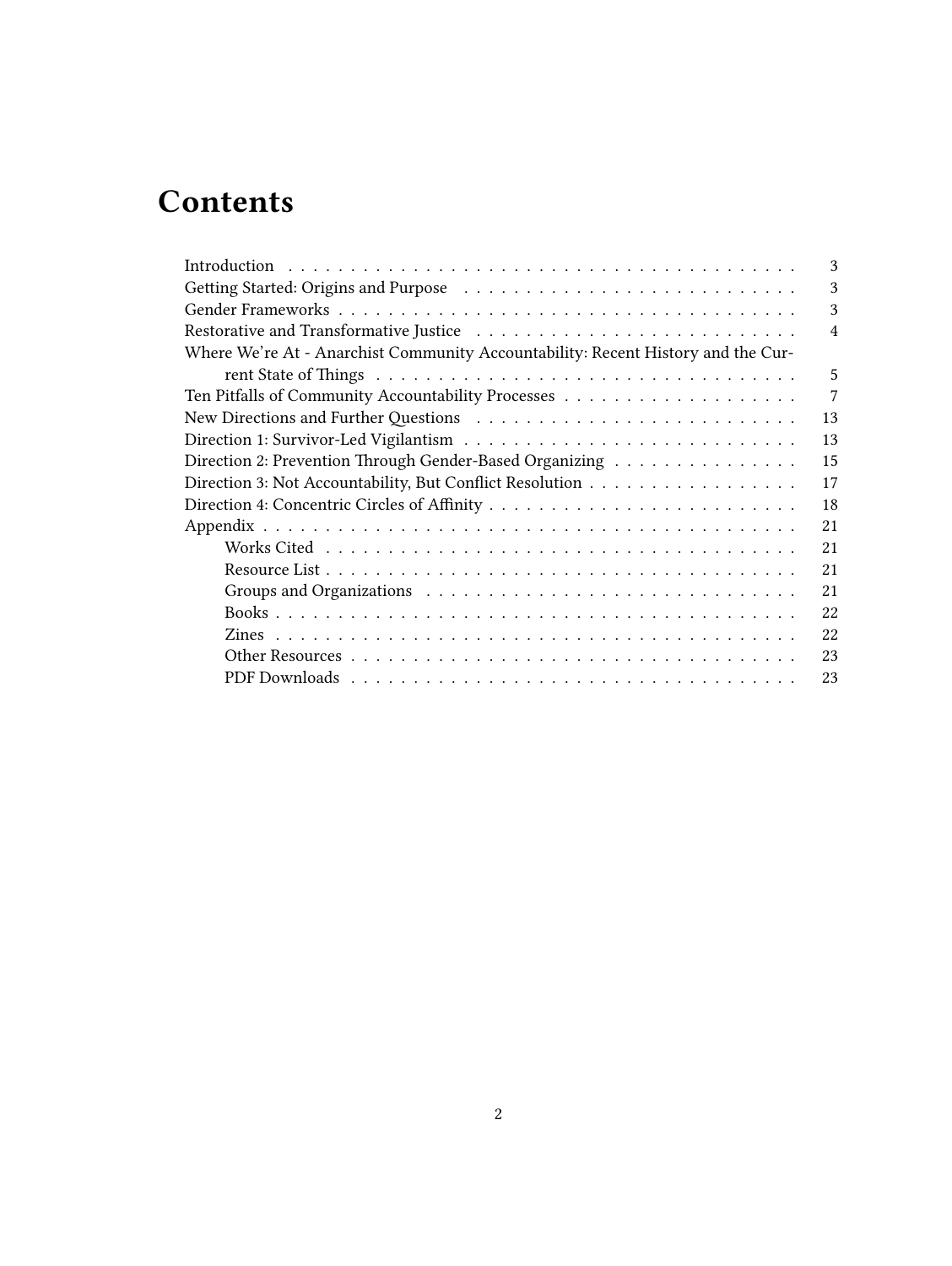Sexual assault and abuse continue to plague anarchist circles and spaces. In response, we've developed processes to hold each other accountable outside of the state. But why can't we seem to get them right? This essay examines the context in which these community accountability models emerged and analyzes the pitfalls we've encountered in trying to apply them. To move beyond the impasse around sexual violence within our scenes, we need to challenge the idea of community itself and take our resistance in new directions.

#### <span id="page-2-0"></span>**Introduction**

"I don't believe in accountability anymore… my anger and hopelessness about the current model are proportional to how invested I've been in the past. Accountability feels like a bitter ex-lover to me… the past ten years I really tried to make the relationship work, but you know what?"

— Angustia Celeste,

"Safety is an Illusion: Reflections on Accountability"

## <span id="page-2-1"></span>**Getting Started: Origins and Purpose**

Sexual assault and abuse tear us apart. They fracture our communities, ruin individual lives, sabotage projects and organizing, reveal nasty contradictions between our supposed ideals and our actual practices, and maintain a climate of fear and oppression, especially for women. Sexual assault is political; it is a function of patriarchy, not just an individual harm done by individual people (usually men) to others (most often women). Sexual assault and abuse, partner violence, child abuse, and sexual harassment are primary ways that men physically impose domination over women. Sexualized violence helps to maintain patriarchy, heterosexism, trans oppression, ageism and oppression of youth, racist colonialism, and genocide. The struggle against sexual assault and abuse is essential for revolutionary transformation.

The accountability process model has been one of the primary tools used by anarchists to address assault and abuse in recent years. This essay analyzes this model in hopes of provoking honest, self-critical discussion about how we respond to assault and abuse within anarchist scenes, and imagining directions to move forward.

This article is NOT intended to serve as an accessible introduction to community accountability processes; it assumes that you have some knowledge of what they are and how they work (or don't work). It draws specifically on North American anarchist, punk, and radical activist subcultures and presumes that the reader understands their context and language. If you don't, try reading some of the sources cited below before this one. If you're an anarchist and you've had some experience with efforts to respond to assault and abuse within your scene under the label of "accountability," this is intended for you.

### <span id="page-2-2"></span>**Gender Frameworks**

Gender is complicated; some folks we might perceive as male or female don't identify that way, and some don't identify as either. In referring to "men" or "women," we mean folks who identify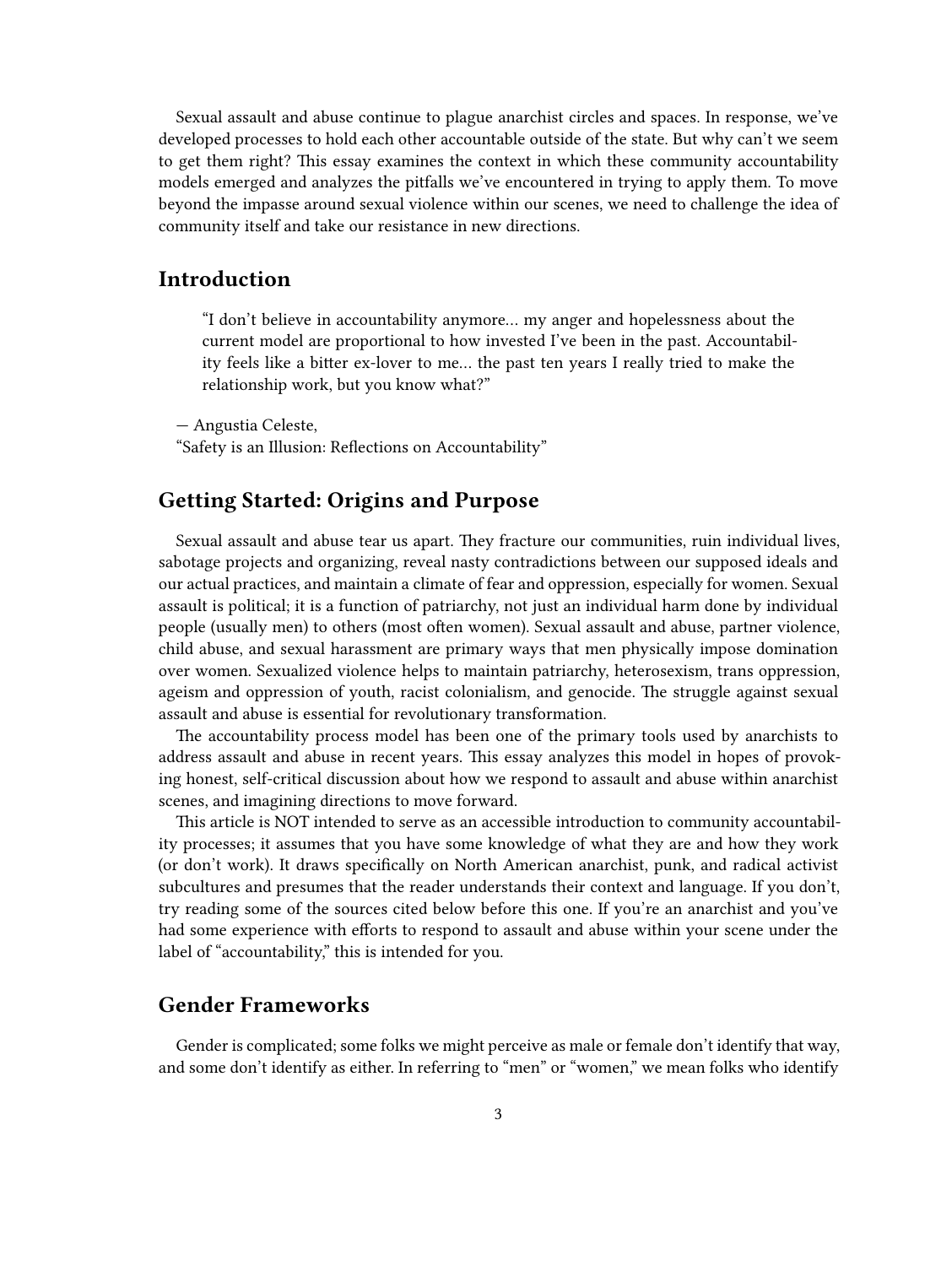that way, whether cisgender or transgender. Throughout this essay, both survivors and people who've assaulted or abused others are referred to in general using "they" as a gender-neutral pronoun. Assault and abuse can be committed by anyone against anyone, across gender lines; sometimes cis women, trans men and women, and genderqueer folk assault, and often cis men are survivors as well. But this acknowledgment should not erase the fact that the vast majority of folks who abuse and assault are cis men, and the majority of folks they abuse and assault are women.

Sexual assault and abuse are neither gender-specific (i.e., they can only happen by or to people of a certain gender) nor gender-neutral (i.e., the gender of a person who assaults or is assaulted is irrelevant to the conversation). We must understand the gendered patterns of assault and abuse as an expression of patriarchal domination, without making invisible experiences that fall outside of that gendered framework.

#### <span id="page-3-0"></span>**Restorative and Transformative Justice**

In speaking about accountability processes, we're referring to collective efforts to address harm—in this case, sexual assault and abuse—that focus not on punishment or legal "justice" but on keeping people safe and challenging the underlying social patterns and power structures that support abusive behavior. In the loosest sense, this might simply mean a few friends sticking up for someone who's been hurt: asking them what they need, and trying to negotiate for those needs with the person who hurt them and among the community they share. Some processes involve a group that mediates between an individual and the person calling them out, or separate groups supporting each person and facilitating communication between them. These processes usually involve setting out conditions or "demands" for the person who's been called out as a means of restoring safety or trust and preventing the harm from happening again, and some method for following up to ensure that these demands are met. All of these different approaches share an intention to address the harm done directly without relying on the state.

Community accountability appeals to anarchists as a critical alternative to the adversarial framework of the criminal "justice" system. According to this framework, two parties in conflict are assumed to have opposite interests; the state considers itself the aggrieved party and thus acts as mediator; and "justice" means deciding which person is correct and which person suffers consequences—which are determined by the state, and usually unrelated to the actual harm done or its root causes. In contrast, restorative justice focuses on the needs of the ones harmed and those who did harm, rather than the need to satisfy the abstract principles of law or to exact punishment. Folks who've been harmed play an active role in resolving a dispute, while those who harm are encouraged to take responsibility for their actions and repair the harm they've done. It is based on a theory of justice that sees "crime" and wrongdoing as an offense against individuals or communities rather than the state. Many of the current working models for restorative justice originated in Maori and North American indigenous communities.

Building on that framework, the transformative justice model links restorative justice's focus on rectifying harm rather than strengthening state power with a critique of systematic oppression. According to Generation Five, an organization that grounds their work to end child sexual abuse in this model, the goals of transformative justice are:

• Safety, healing, and agency for survivors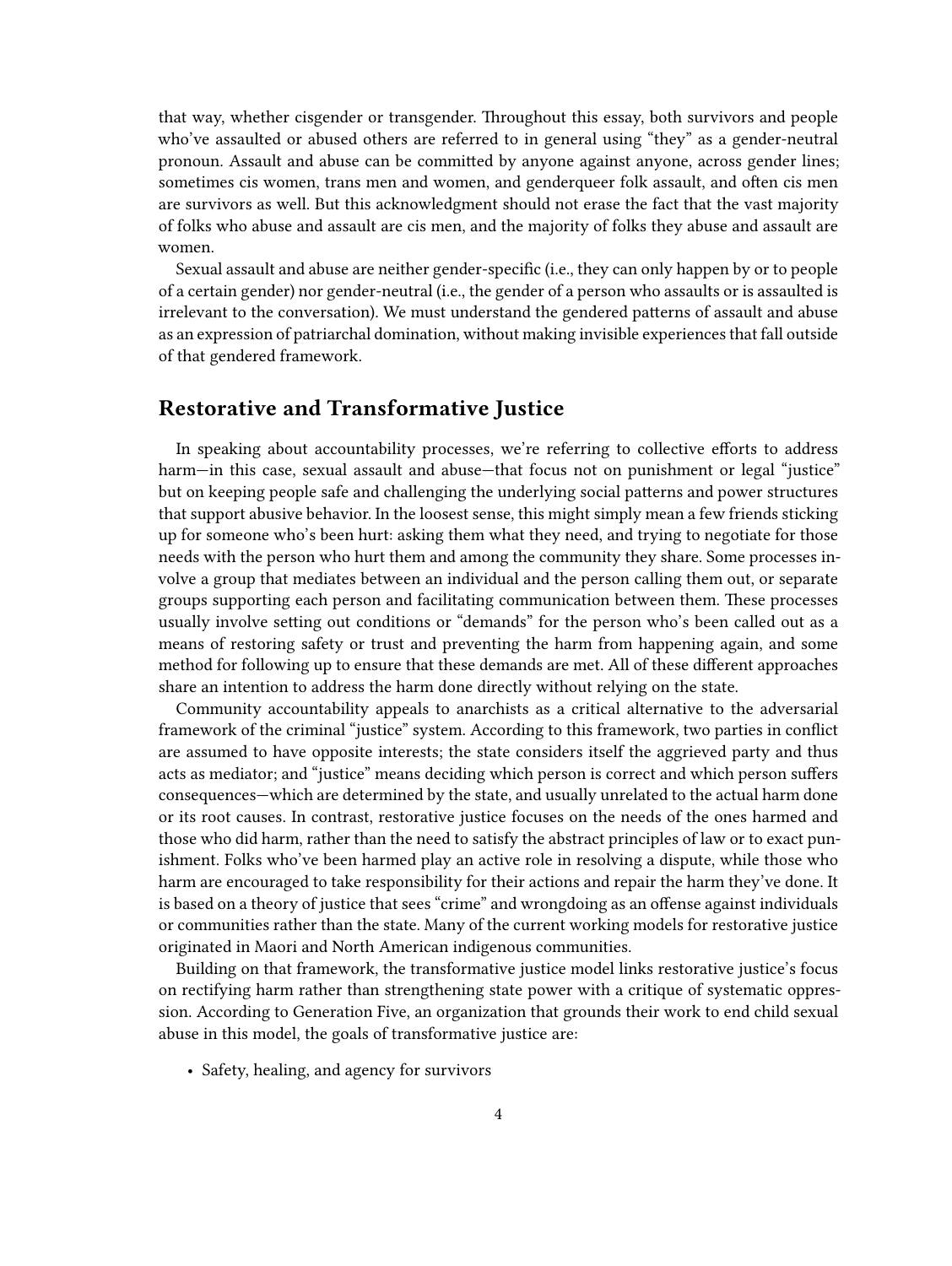- Accountability and transformation for people who harm
- Community action, healing, and accountability
- Transformation of the social conditions that perpetuate violence—systems of oppression and exploitation, domination, and state violence

The anarchist practice of community accountability rests in theory on these underlying principles, along with the DIY ethic and a focus on direct action.

## <span id="page-4-0"></span>**Where We're At - Anarchist Community Accountability: Recent History and the Current State of Things**

How did this set of practices around responding to sexual assault and abuse emerge? In the 1990s and early 2000s, women and other survivors responded to assault and abuse in a variety of ways, including making zines calling people out to distribute at shows, discussing their experiences amongst themselves, warning people in other communities about repeat assaulters, and in some cases physically confronting them. The Hysteria Collective based in the Portland, OR area represented one of the early structural attempts to respond to sexual assault, producing and distributing literature, challenging the presence of abusive men in the punk scene, and organizing a conference. In other towns, folks formed girl gangs for self-defense and concerted confrontational action. However, more often than not, such efforts were isolated, belief in rape myths persisted amongst anarchists (especially men), and survivors who attempted to speak out were ignored, shunned, dismissed for distracting attention from more important issues, or blamed for COINTELPRO-style divisiveness.

In response, anarchist women and others worked to encourage anarchist scenes to take sexual assault and abuse seriously and promote a culture of consent. Much of this spread through zine culture, particularly Cindy Crabb's Doris and Support zines; also, workshops began appearing at radical conferences discussing survivor support, consent, and positive sexuality. Men's groups began to organize against sexual violence in some radical scenes, such as the Dealing With Our Shit (DWOS) collective founded in Minneapolis in 2002. A major turning point occurred at the 2004 Pointless Fest in Philadelphia, where concert organizers publicly announced that three women had been raped at the event and established collectives to support the survivors and figure out how to deal with the rapists. These collectives became Philly's Pissed and Philly Stands Up, long-standing separate but collaborating collectives devoted respectively to survivor support and assaulter intervention.

Assault, accountability, and consent became topics at nearly all anarchist conferences and gatherings. Many distros began to carry zines on the subject, touring bands spoke from stage about it, and anarchists in many other cities formed support and accountability collectives. Organizers of mass mobilizations began to develop plans for response, culminating in a full-scale sexual assault response infrastructure at the anti-G20 convergence in Pittsburgh in 2009.

So how do things stand today? Terms such as "consent," being "called out," "accountability process," and "perpetrator" are in wide use, to the point of becoming the subject of jokes. A great many people have been called out for abusive behavior, and dozens of accountability processes are ongoing in various stages. An identity politics around the labels "survivor" and "perpetrator"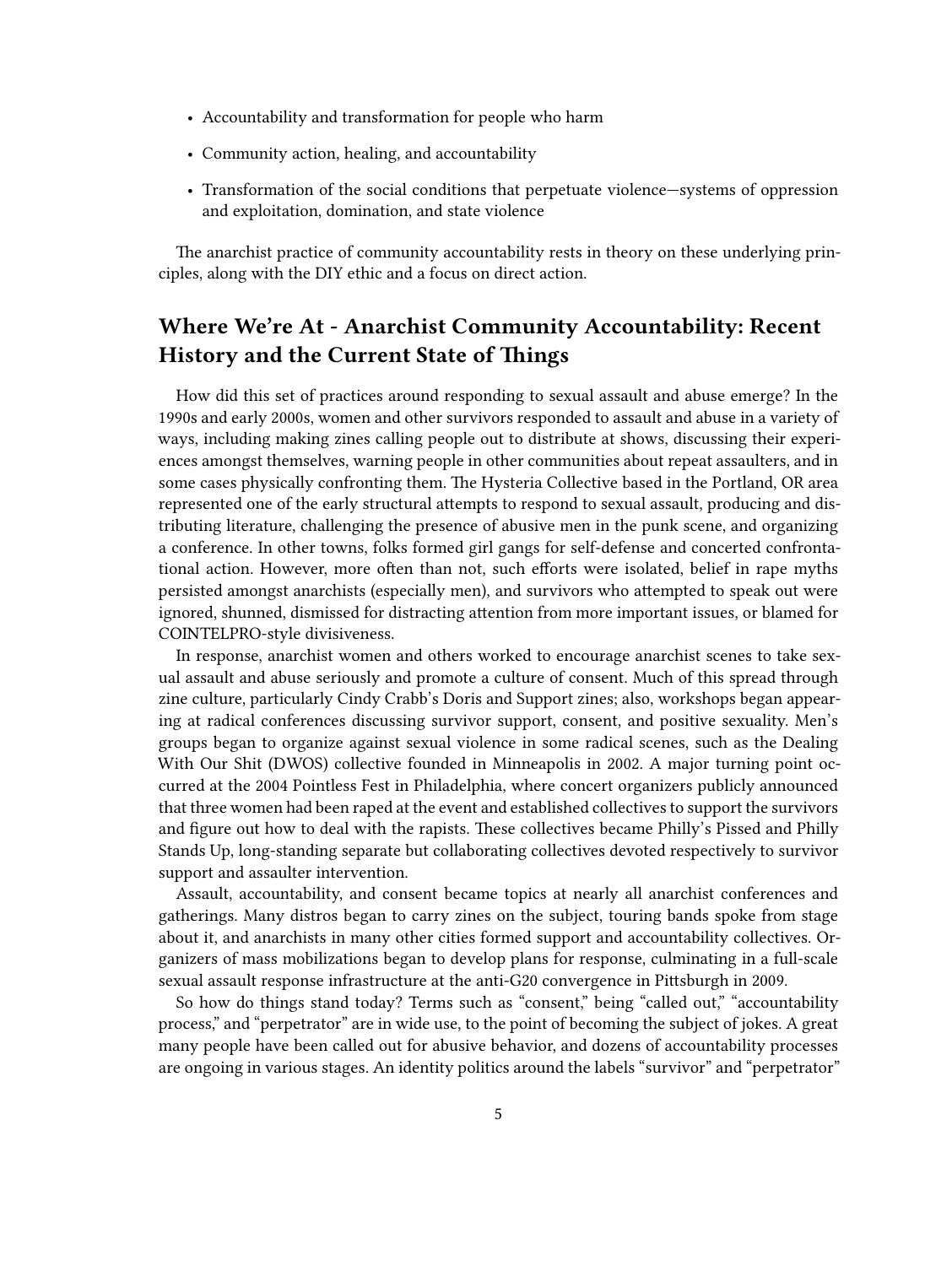has emerged, with scenes polarizing around them. In spite of efforts to caution against this and encourage all participants in accountability processes to remain self-critical, these labels have sometimes been used to leverage power, dispense or deny legitimacy, and erase differences in experience.

Philly Stands Up continues their work, getting paid by colleges to lead trainings on their model and functioning as a sort of semi-formal sexual assaulter surveillance organization, with folks from around the country contacting them for updates on different ongoing processes. They networked with other groups doing transformative justice work at the US Social Forum in Detroit and hosted a three-day training for community accountability organizers in January 2011. Numerous other similar collectives have been attempted among anarchists in other cities, though few have had the longevity or prominence of PSU. As more and more intra-scene communication moves onto the internet, a number of websites (most prominently anarchistnews.org) have become major hubs for shit-talking around the politics of assault and accountability. Websites have also appeared giving information about specific individuals who have assaulted or abused others.

Most anarchist gatherings now issue guidelines about consent and sexual assault response, and often address the presence of people involved in accountability processes. Based on the policies developed by sexual assault response organizers at the 2009 Pittsburgh anti-G20 mobilization, organizers at the 2010 anti-IMF mobilizations in Washington DC posted an announcement stating "No Perpetrators Welcome." It explained that in an effort to make the demos safe for survivors, "people who have perpetrated in the past, people running away from accountability processes, and people who refuse to respect the IMF Resistance Network consent guidelines" were prohibited from all organizing spaces and events. More recently, organizers for the 2012 Toronto Anarchist Book Fair echoed this language banning all perpetrators, but added:

We understand and respect that communities have engaged in their own processes around these incidents. If you have gone through an accountability process and the survivor, joined by the community, feels you have sufficiently dealt with your shit, this statement does not include you.

Likewise, the organizers of the 2012 New York Anarchist Book Fairbanned:

People who have perpetrated inter-personal violence, assault and/or harassment unless they are actively engaged in an accountability process and currently in compliance with all the terms and/or demands of that process (according to the facilitators, the survivor, and/or whomever's been designated to monitor the agreements emerging from the process).

A major source of controversy has been the pre-emptive banning of individuals who've been called out for sexual assault or abuse from anarchist gatherings. In recent years, survivors and their supporters have increasingly requested for particular individuals who have sexually assaulted others to be banned from upcoming events. Organizers have struggled to prioritize believing survivors without pre-emptively condemning people, and to balance transparency against privacy and avoiding retraumatization. An internet brouhaha emerged when a person online posted an email they had received from organizers of the New York Anarchist Book Fair, asking them not to attend without specifying the reason. Some interpreted the email as a Kafkaesque, authoritarian presumption of guilt through anonymous rumor, while others defended it as an effort to remain neutral while attempting to secure a sense of safety for other attendees.

While controversies persist around our methods of response to sexual assault, norms around sexuality have shifted significantly within anarchist scenes in recent years. Discourses of consent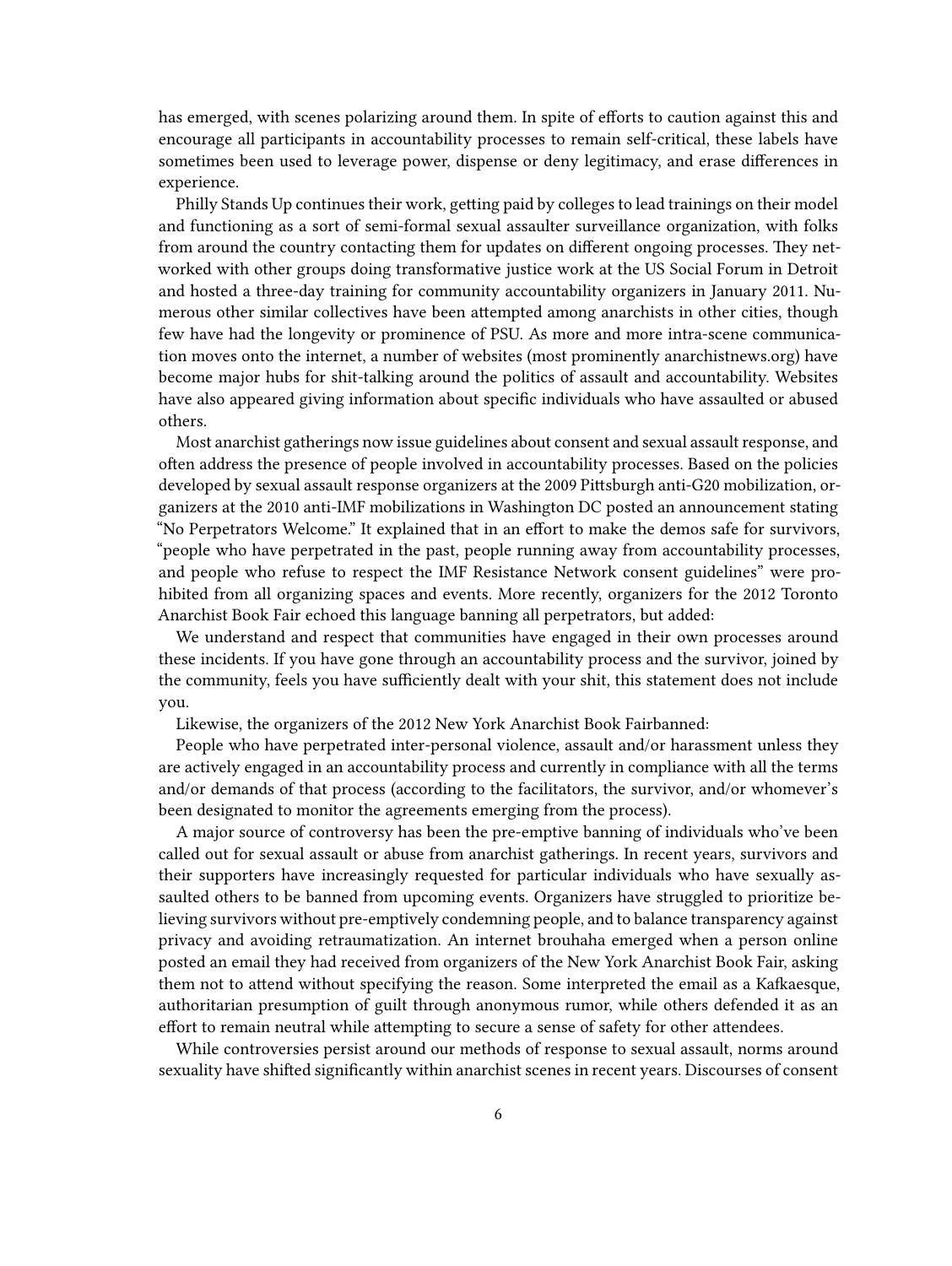have expanded, while information about assault, survivor support, and options for accountability has become increasingly available. This has noticeably changed how we conduct sexual relationships, relate to our own bodies, and respond to survivors. Compared to previous years, many anarchists have become more conscious of sexual power dynamics and increasingly empowered to communicate boundaries and desires.

However, sometimes abusers in anarchist communities "talk the talk" of consent and support while doing the same old shit. As the author of "Is the Anarchist Man Our Comrade?" challenges:

Accountability processes often do a lot of good but sometimes they just teach men how to appear unabusive when nothing's changed but the words coming out of their mouth. Survivors and friends are left wondering if said male is no longer a threat. Eventually the issue recedes from peoples' minds because they don't want to seem overly reactionary and don't know what further steps to even take and the perpetrator is able to continue on in their life without much changing.

How can we prevent these discourses from being appropriated by the sensitive anarchafeminist sexual assaulter? It seems that the availability of community accountability processes hasn't changed the patterns of behavior they were developed to address. What isn't working here?

## <span id="page-6-0"></span>**Ten Pitfalls of Community Accountability Processes**

Two important qualifications: first, these are pitfalls of accountability processes as they're actually practiced, as we've experienced them. Some of these pitfalls aren't inherent to these processes, but are simply mistakes commonly made by people who undertake them. One might respond to many of these critiques by saying, "Well, if people actually applied the model as it's intended, that wouldn't happen."

Fair enough; but for any such model to be widely relevant and applicable, it has to be robust enough to be able to succeed even when conditions aren't optimal, or when folks don't or can't follow the model perfectly. So bear in mind that these pitfalls don't imply that our accountability models are futile or doomed. On the contrary, becausewe're invested in figuring out how to end assault and abuse, we have to be unflinchingly critical in examining efforts to do so.

Second, the things people frequently say to avoid responsibility should not be mistaken for problems with accountability processes. For example: "This stuff distracts us from the real revolutionary issues; it's divisive and hurts the movement; holding people accountable is manipulative/coercive/overemphasized/a power grab," and so forth. These are not pitfalls of accountability processes; these are problems of patriarchy and its supposedly anarchist apologists.

That said, here are some of the major difficulties we've encountered in the processes we've developed to hold each other accountable for sexual assault and abuse within anarchist scenes.

1) There is no clear sense of when it's over, or what constitutes success or failure. When can we say definitively that a certain person has "worked on their shit"? What will allow a survivor and their supporters to feel comfortable with someone continuing to participate in a shared community? When expectations aren't explicit, goals aren't concrete, or the time-line and means of assessment aren't clear, confusion and frustration can follow for everyone involved.

This often happens because we have so little experience with alternative modes of resolving conflict and addressing harm that we don't know what to look for. For instance, even if a person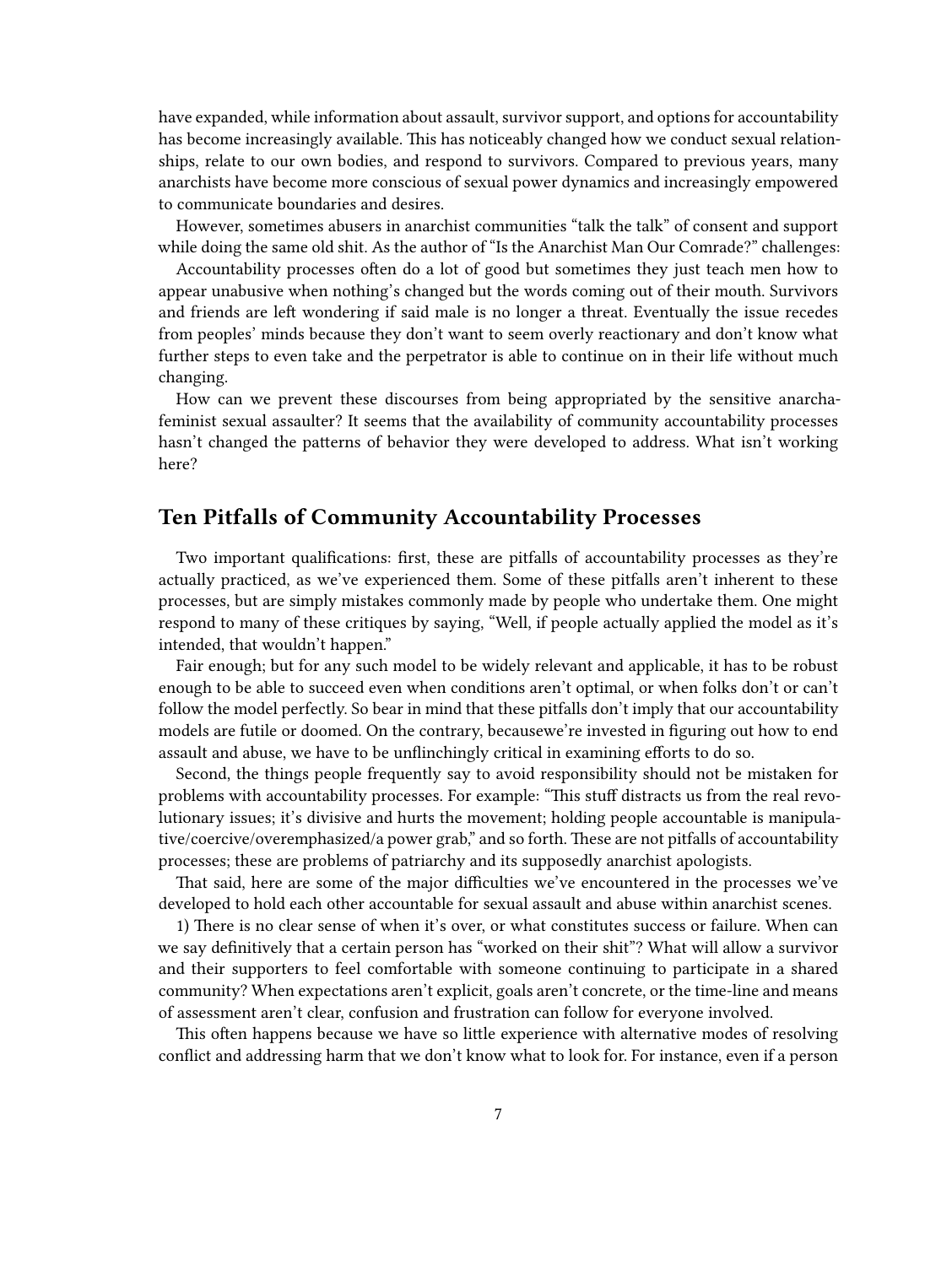has "been accountable," the survivor may or may not necessarily feel better. Does this determine the success or failure of a process? If someone has done all the things asked of them, but others aren't sure if the steps taken were effective, what could confirm that real change has taken place? It may or may not actually be possible to restore trust after harm has been done; if not, this may not be the right type of process to undertake.

Likewise, past what point can we agree that someone has NOT worked on their shit, and we shouldn't bother wasting our time on it anymore? Some accountability processes drag on for months and years, diverting collective energy from other more fulfilling and useful ends. One stubborn sexist can sour an entire scene on making good faith efforts to hold folks accountable which goes to show how important it is to know when to end an attempted process before it drags everyone down with it. If we're going to invest so much time and energy in these processes, we need a way to assess if it's worthwhile, and when to admit failure. And that requires determining what failure would mean: for instance, kicking someone out of a scene, trying other modes of response, or admitting to a survivor that we can't enforce their demands.

2) Standards for success are unrealistic. For instance, the common demand that someone work on their proverbial shit is either too vague to be meaningful, or practically translates to a profound psychological transformation beyond the bounds of what we can achieve. As the article "Thinking Through Perpetrator Accountability" puts it:

Perpetrator accountability is not an easy or short process… It takes a lifelong commitment to change behaviors that are so deeply ingrained; it requires consistent effort and support. When talking about follow-up, we should be making schedules for weeks, but also talking about checking in after months and years. It takes that kind of long-lasting support to make real transformation possible.

Let's be frank: if we expect people to remain involved in an accountability process for some scumbag they don't even like for years,and we expect this as a norm for an increasing number of processes for different people, who may or may not be cooperative—we are not setting a realistic standard.

That's not to say that the article is wrong; transformation of patriarchal and abusive behavior patterns is a lifelong process. But is it really a surprise that we fail to sustain these difficult, unrewarding processes stretching over such lengths of time, when few anarchists in our scene follow through on long-term commitments to even our most fervent passions? What can we realistically commit to doing?

3) We lack the collective ability to realize many demands. We can say we're committed to meeting survivor demands, but that's just empty rhetoric when that would require resources we don't have. Do we know of suitably anti-authoritarian feminist counselors and therapy programs, and can we pay for them when the person called out can't? Can we enforce our wishes on someone who isn't cooperative—and as anarchists, should we? What consequences can we enact that actually matter? In a transient subculture, can we realistically commit to following up with someone for years into the future, and establishing structures of support and accountability that will last that long?

One phrase commonly used in survivor demands and support discourse is "safe space," that ever-elusive place in which survivors will be able to feel comfortable and fully reintegrated into collective life. What does safety mean? Is it something that we can promise? From reading the policies of recent anarchist gatherings, it appears that the primary method of securing safe space involves excluding people who have harmed others. But safety means more than quarantining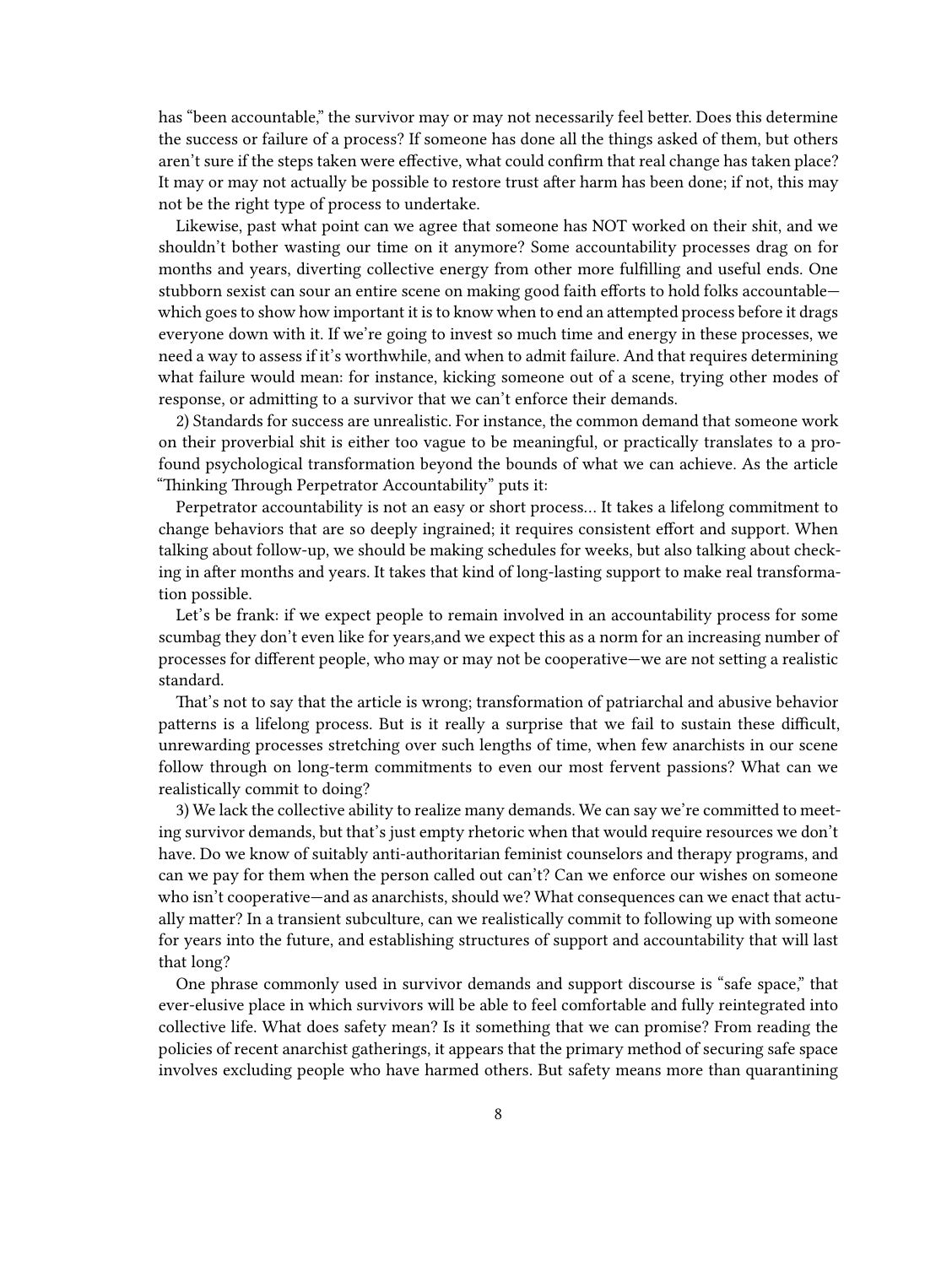those who have ruptured it for particular people, since rape culture and patriarchy suffuse all of our lives—they're not just the result of a few bad apples. While exclusion can shield survivors from the stress of sharing space with people who've harmed them, and help to protect folks in our community from repeatedly abusive people, exclusion falls painfully short of safety. In fact we may rely on banning others from spaces less because it keeps people safe than because it's one of the only safety-related demands we can actually enforce.

In the essay "Safety is an Illusion," Angustia Celeste condemns the "false promises of safe space":

We can't provide survivors safe space; safe space in a general sense, outside of close friendships, some family and the occasional affinity, just doesn't exist… there is no such thing as safe space under patriarchy or capitalism in light of all the sexist, hetero-normative, racist, classist (etc.) domination that we live under. The more we try and pretend safety can exist at a community level, the more disappointed and betrayed our friends and lovers will be when they experience violence and do not get supported.

What would genuine safety for survivors and for all of us look like? Are there other strategies in that direction that we can enact beyond exclusion and ostracism?<sup>1</sup>

4) We lack skills in counseling, mediation, and conflict resolution.Often survivor demands include finding a counselor or mediator. To be effective, this person should be willing to work for free or on a sliding scale; hold anti-authoritarian politics and a survivor-conscious feminist analysis; have the time and energy to take an active role in working with someone over a long period of time; and be close enough to the community to understand its norms, without being directly involved in the situation. How many of these people are there? How many of us even have basic active listening skills, let alone the ability to navigate complex dynamics of consent and assault, patriarchal conditioning, anti-authoritarian conflict resolution, and psychological transformation? And for those few who do fit the bill, or at least come close, how many aren't already swamped and overwhelmed?

Perhaps this is everyone's fault for not collectively prioritizing these skill sets. Fine, but what do we do right now? And how do we avoid creating a division of labor where folks with a certain set of skills or lingo become akin to authorities within anarchist versions of judicial processes?

5) This stuff depresses people and burns them out. It's intense, emotionally draining work to engage in community accountability, often with little appreciation or compensation. It can be exhausting and unrewarding, particularly when the processes rarely succeed in keeping a community intact while satisfying all participants. The gravity of the work scares people off, and understandably so.

This isn't to say that we should try to make community accountability for sexual assault and abuse fun and lighthearted. But we need to acknowledge that this is a barrier to people stepping up and staying committed for the long-term involvement we're saying is necessary for success. And these problems are magnified when we rely on skills and experience that only a few people in our circles have.

<sup>&</sup>lt;sup>1</sup> Challenging banning and exclusion as primary accountability tactics raises more thorny questions about how to evaluate survivor demands, not just in terms of our ability to enact them but our willingness to do so. Is our role as proponents of anarchist accountability simply to adhere to the demands set forth by a survivor, even if we disagree with them strategically or ethically? Being an ally can be defined as doing what the survivor wants, no matter what; but we believe that no liberation can result from suspending our autonomy and uncritically following demands, no matter whose. Yet when is it our place as supporters to criticize what a survivor claims they need to heal or feel safe?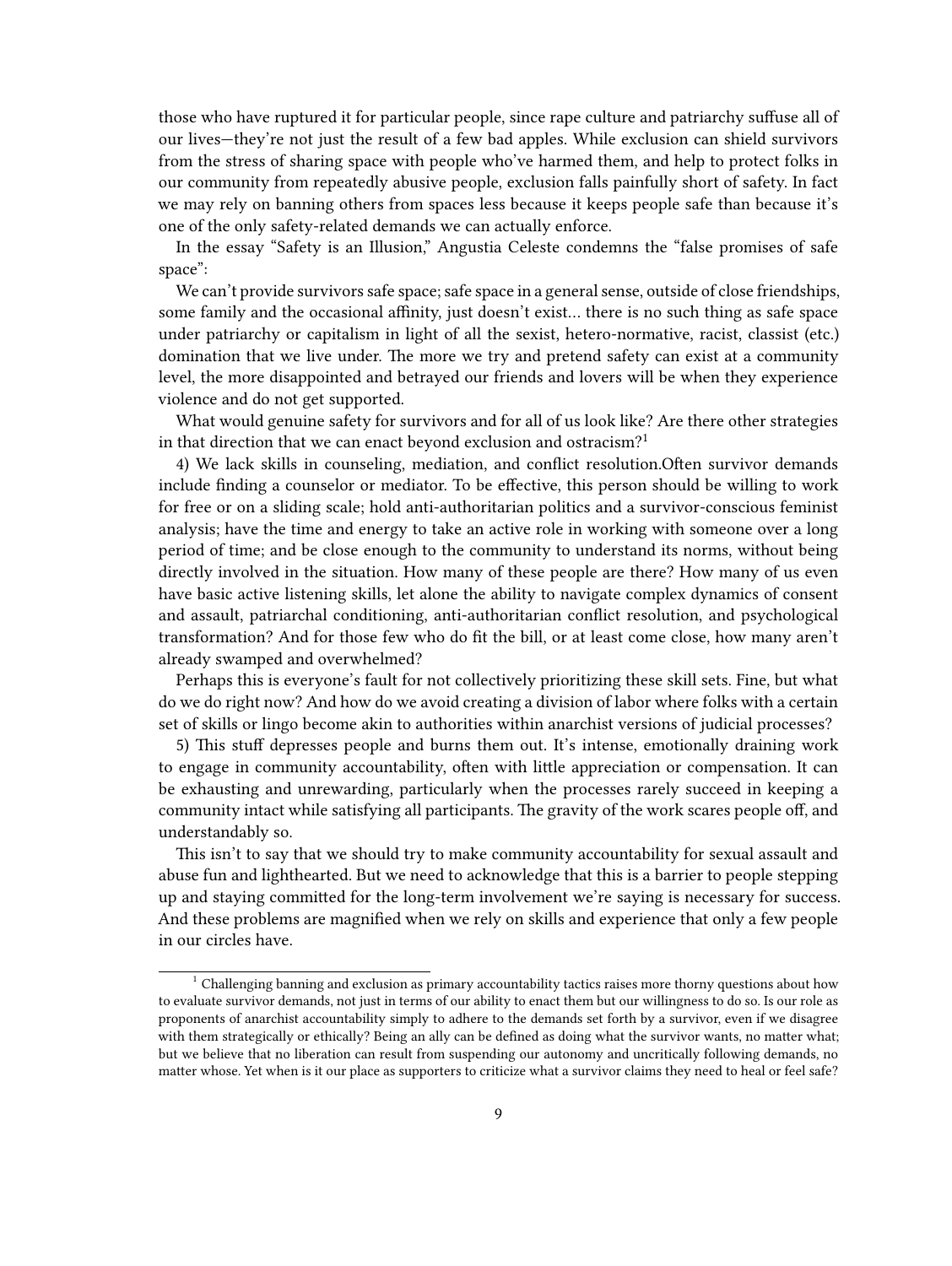6) Accountability processes suck up disproportionate time and energy. None of us signed up for anarchy because we love participating in exhausting, interminable processes to address the stupid ways people hurt each other within our subcultural bubbles. We became anarchists because we hate cops, because we love punk shows, because we want a freer world, and for a million other reasons. When we spend so much time and energy trying to resolve internal conflicts and convince intransigent sexists to take responsibility for changing their behavior, we risk cutting ourselves off from the passions that brought us together in the first place.

It's easy to get demoralized about anarchist politics when we can't even stop assaulting each other, let alone smash the state and abolish capitalism. It's not that working to end sexual assault and patriarchy is not revolutionary—on the contrary! But if accountability processes  $\Delta p$  articularly frustrating and unsuccessful ones ones to occupy too much of our collective energy, we're not likely to stay engaged and bring new folks into our struggles.

We can't sweep assault and abuse under the rug and silence survivors in the name of false unity. This previous norm perpetuated oppression and made us less effective all around, prompting community accountability efforts to emerge in the first place. We have to find a way to deal with our abusive behavior that doesn't swallow up all of our energy and demoralize us.

7) Subcultural bonds are weak enough that people just drop out.Bear in mind that many of the less coercive models of restorative justice on which community accountability frameworks are based originated in smaller-scale indigenous societies, with stronger social and cultural affinities than most any of us in the current United States can imagine. The notion that we should attempt to preserve the community and allow folks who've hurt others to remain integrated into it relies on the assumption that all parties are invested enough in this "community" to endure the scrutiny and difficult feelings that accompany going through an accountability process. The affinities that draw people into punk and anarchist scenes often aren't strong enough to keep people rooted when they feel threatened by what they're asked to do. Folks who've been called out often just pick up and leave town, sometimes even preemptively before they're called to account for their shitty behavior. Short of communicating with similar social networks in the assaulter's new destination (which happens increasingly often), there's not much we can do to prevent that. When the primary consequences we can exact for noncompliance with accountability demands involve forms of ostracism and exclusion, people will avoid these by skipping town or dropping out.<sup>2</sup>

8) Collective norms encourage and excuse unaccountable behavior. Our individual choices always occur in a social context, and some of the collective norms of anarchist scenes facilitate, if not directly justify, kinds of behavior that have often led to boundary-crossing and calling out.

For example, in many anarchist scenes, a culture of intoxication predominates and most social gatherings center around alcohol and drug use. Few safeguards exist when folks drink or use to excess, and few alternative spaces exist for those who want to stop or reduce their drinking or using without losing their social lives. Humor and conversation norms reinforce the notion that extreme drunkenness is normal and funny, and that people are less responsible for their actions while drunk then while sober. Weekend after weekend, we create highly sexualized spaces with strong pressure to get intoxicated, resulting in groups of people too drunk or high to give or

<sup>&</sup>lt;sup>2</sup> At times, people honestly trying to be accountable have left anarchist scenes entirely in order to give space to a survivor. While better than not cooperating, this subverts the transformative justice ideal of keeping folks part of a community.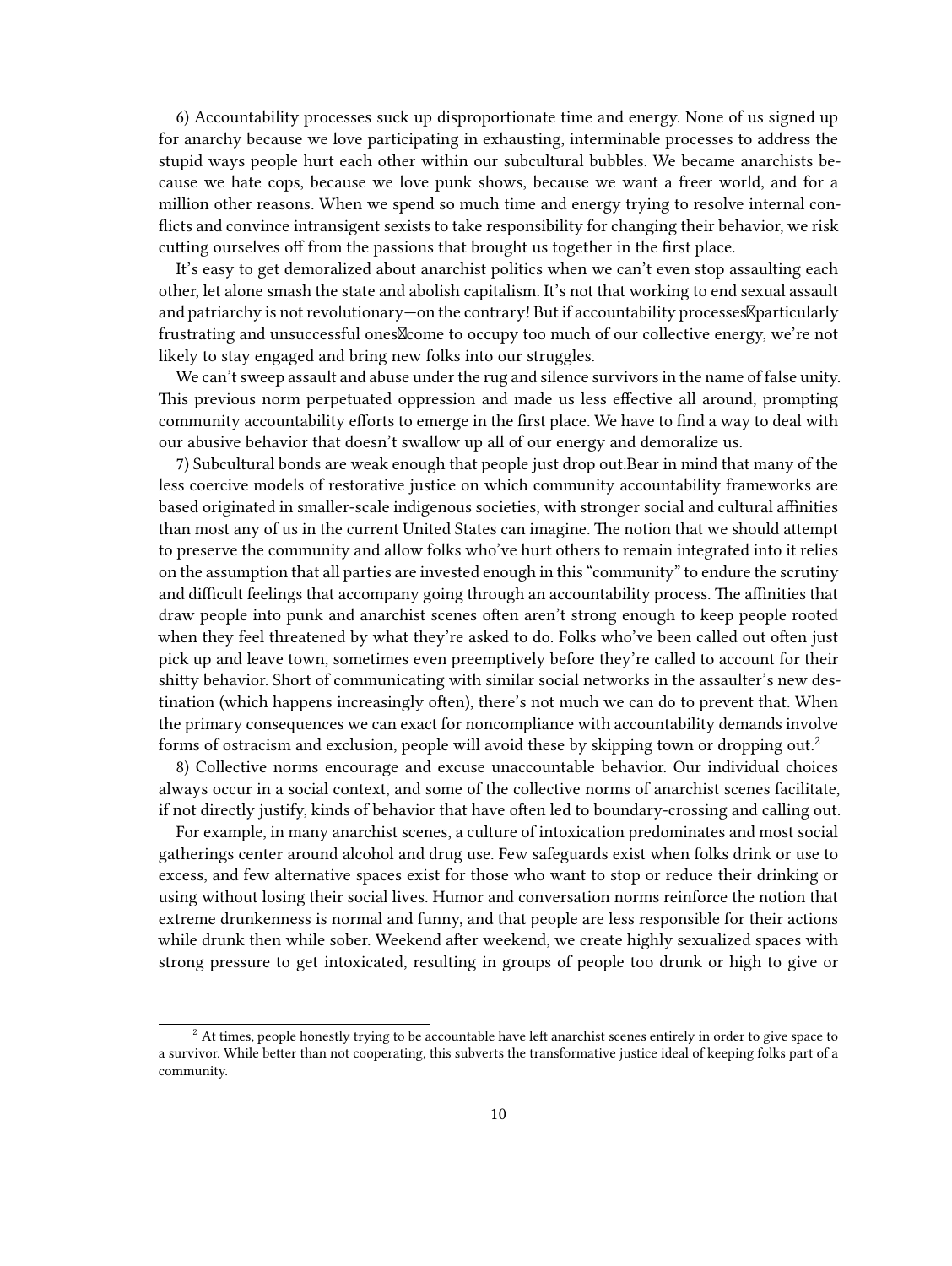receive solid consent.<sup>3</sup> Then in the aftermath of the harm caused in those situations, we expect individuals to deal with the consequences of their choices on their own, rather than all of us taking responsibility for the collective context that normalizes their behavior.

Of course, none of these dynamics excuse abuse. But sexual assault takes place in a social context, and communities can take or avoid responsibility for the kinds of behavior our social norms encourage. Alcohol and drug use is just one example of a group norm that excuses unaccountable behavior. Other entrenched dynamics that folks seeking accountability have cited as hindering their efforts include the idolization of scene celebrities (people in popular bands, renowned activists, etc.); the notion that sexual and romantic relationships are "private" and not the business of anyone outside of them; and the belief that groups who face systematic oppression (such as queers and people of color) shouldn't "air the dirty laundry" of intra-community violence, since it could be used to further demonize them.

Are we willing to examine and challenge our group norms on a collective level, to see how they promote or discourage accountable behavior? Is it possible to hold entire scenes collectively accountable for what we condone or excuse? Attempting to hold a whole group of people accountable in some structured way would likely multiply all of the problems we experience with accountability processes oriented around a single person. Yet without acknowledging and challenging our collective responsibility, holding individuals accountable won't be enough.

9) The residue of the adversarial justice system taints our application of community accountability models. Some of the most vitriolic backlash against accountability processes has been directed at their pseudo-judicial nature. On the one hand, folks who've harmed others rarely have experience being called to account for their behavior except via authoritarian systems; attempts to do so often prompt accusations of "witch-hunts," "authoritarianism," and cop/judge/lawyer/ prison guard-like behavior. Previously anti-state militants often do miraculous turnarounds, suddenly becoming extremely interested in the US government's guarantees of "justice": "Whatever happened to innocent until proven guilty, man? Don't I get a fair trial? Can't I defend myself? Listen to my character witnesses!"

On the other hand, folks pursuing accountability have received similar conditioning into adversarial conflict resolution, so it can be very easy to fall into that mode of framing the process especially when faced with an infuriatingly stubborn anarcho-rapist. Some participants have used accountability processes as a way to threaten consequences or leverage power over others. While this may be an understandable response to the frustration and powerlessness often felt in the aftermath of abuse and assault, it can undermine attempts to pursue non-adversarial solutions.

A damning critique of the failure of anarchist accountability processes to escape the logic of the legal system comes in a communiquéexplaining why a group of women physically confronted a sexual assaulter:

<sup>&</sup>lt;sup>3</sup> One common challenge occurs when someone doesn't clearly remember what happened in an encounter for which they've been called out, or remembers the experience differently from how the person calling them out remembers it. A survivor may assume that this is simply a ploy to avoid responsibility, which is possible; but often, people's memories simply don't line up. If accountability processes are not pseudo-judicial attempts to determine "the truth" of what "really happened" as confirmed by some authority, how can we reconcile these differences? Do the memories of all parties have to match in order for demands to be legitimate? Can someone take responsibility for doing things they don't remember?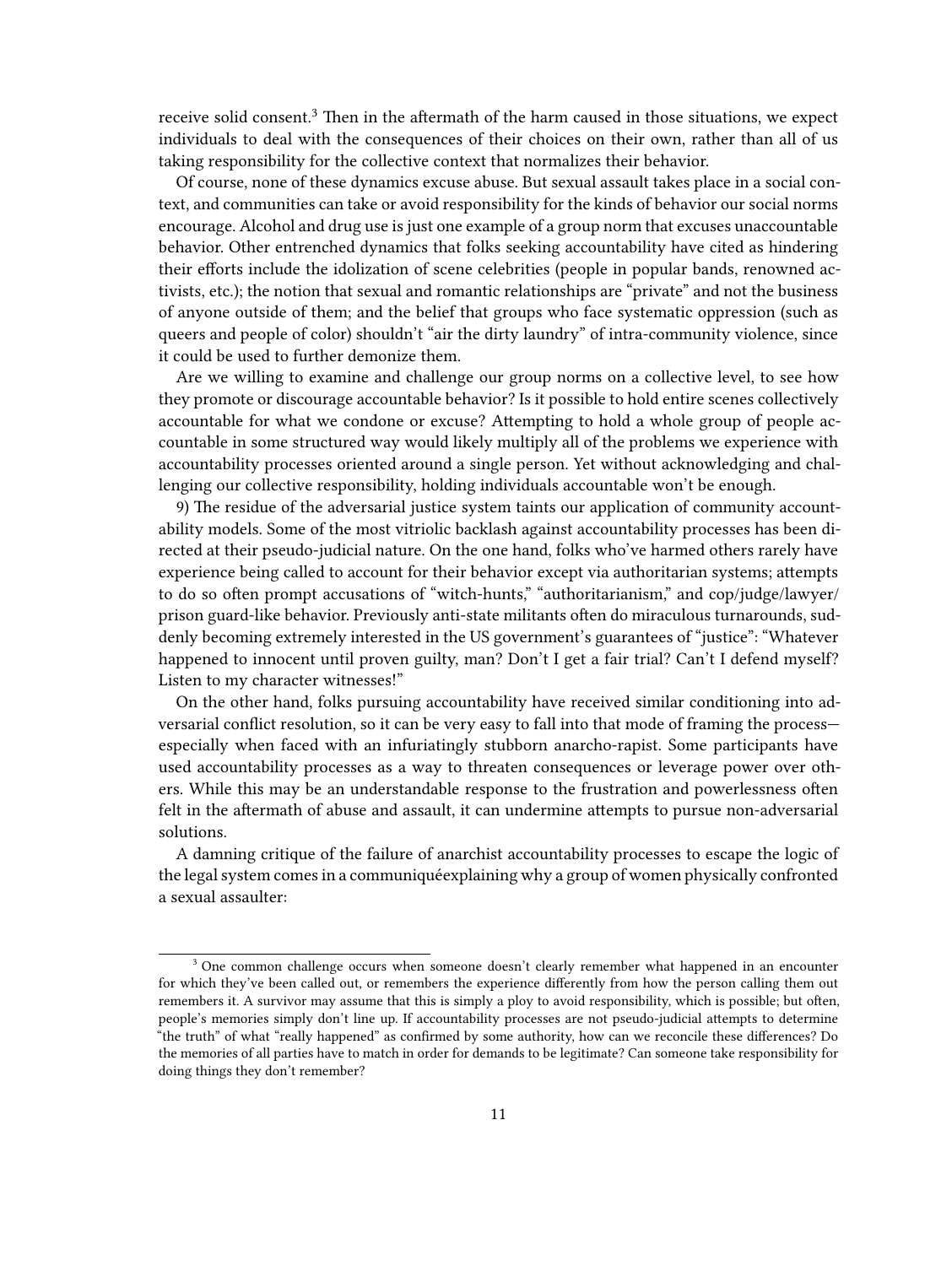We did what had to be done out of sheer necessity. As radicals, we know the legal system is entrenched in bullshit—many laws and legal processes are racist, classist, heterosexist and misogynist. Alternative accountability processes, much like the traditional ones, often force the survivor to relive the trauma of the assault and force her to put her reputation—a problematic concept in itself—on the line as "proof" of her credibility. They end up being an ineffective recreation of the judicial process that leaves the perpetrator off the hook, while the survivor has to live through the memory of the assault for the rest of her life. The US legal system and the alternative community-based accountability processes are simply not good enough for survivors, and certainly not revolutionary.

10) Sexual assault accountability language and methods are used in situations for which they were not intended. One example of this misapplication involves the widespread use of the principle of rape crisis survivor support specifying that supporters should "always believe the survivor." This makes perfect sense in a rape crisis organization setting, solely focused on providing emotional support and services to an individual who's experienced a form of trauma that is widely disbelieved, when being believed is instrumental to the healing process. But this doesn't make sense as a basis for conflict resolution. In rape crisis counseling settings, or when someone discloses to you as a trusted friend seeking support, the focus should remain on the needs of the survivor. But transformative justice involves taking into account the needs and thus the experiences and perspectives of all parties involved, including the person who assaulted.

This does not mean that we have to figure out who's telling the truth and who's lying; that's the residue of the adversarial system again. Nor does this mean that all perspectives are equally valid and no one is right or wrong. It does mean that to encourage someone to be accountable, we have to be willing to meet them where they're at, which means accepting that one person's experience can vary significantly from that of someone else. Being accountable requires being open to the possibility that one is wrong, or at minimum that someone else could experience the same event in a dramatically different, hurtful way. But having the survivor entirely define the operating reality may not lend itself to this mode of community accountability.

Another example of the overuse and misapplication of sexual assault accountability discourse comes when people call others into accountability processes for a wide range of behaviors that aren't sexual assault. For instance, if someone feels angry and hurt after the breakup of a nonabusive relationship, it might be tempting to frame their grievances through the lens of calling someone out and demanding accountability. It could take the form of demanding that someone be banned from certain spaces, drawing on the gravity this exerts as a common accountability process demand. It's understandable that folks who feel angry or hurt for any number of reasons might want the kind of instant validation of their feelings that can come (in some circles) from framing one's hurt and anger as a call-out requiring "accountability"—whether or not that process and language makes sense for the situation.<sup>4</sup>

This is dangerous not only because these terms and tactics were designed for certain types of conflicts and not others, but also because their overuse may trivialize them and lead others to treat dismissively the very serious situations of assault and abuse for which they were developed.

<sup>&</sup>lt;sup>4</sup> It's difficult to acknowledge this without slipping into the kind of minimizing and denying language that's so often used to silence survivors. We don't want reactionaries to pick up on it and use it as another weapon in their arsenal of denial: "They're just power-tripping on this 'accountability' trend when that doesn't even apply to this situation," and so forth. Still, we need to be able to talk openly about this to learn how to respond more effectively to assault and abuse.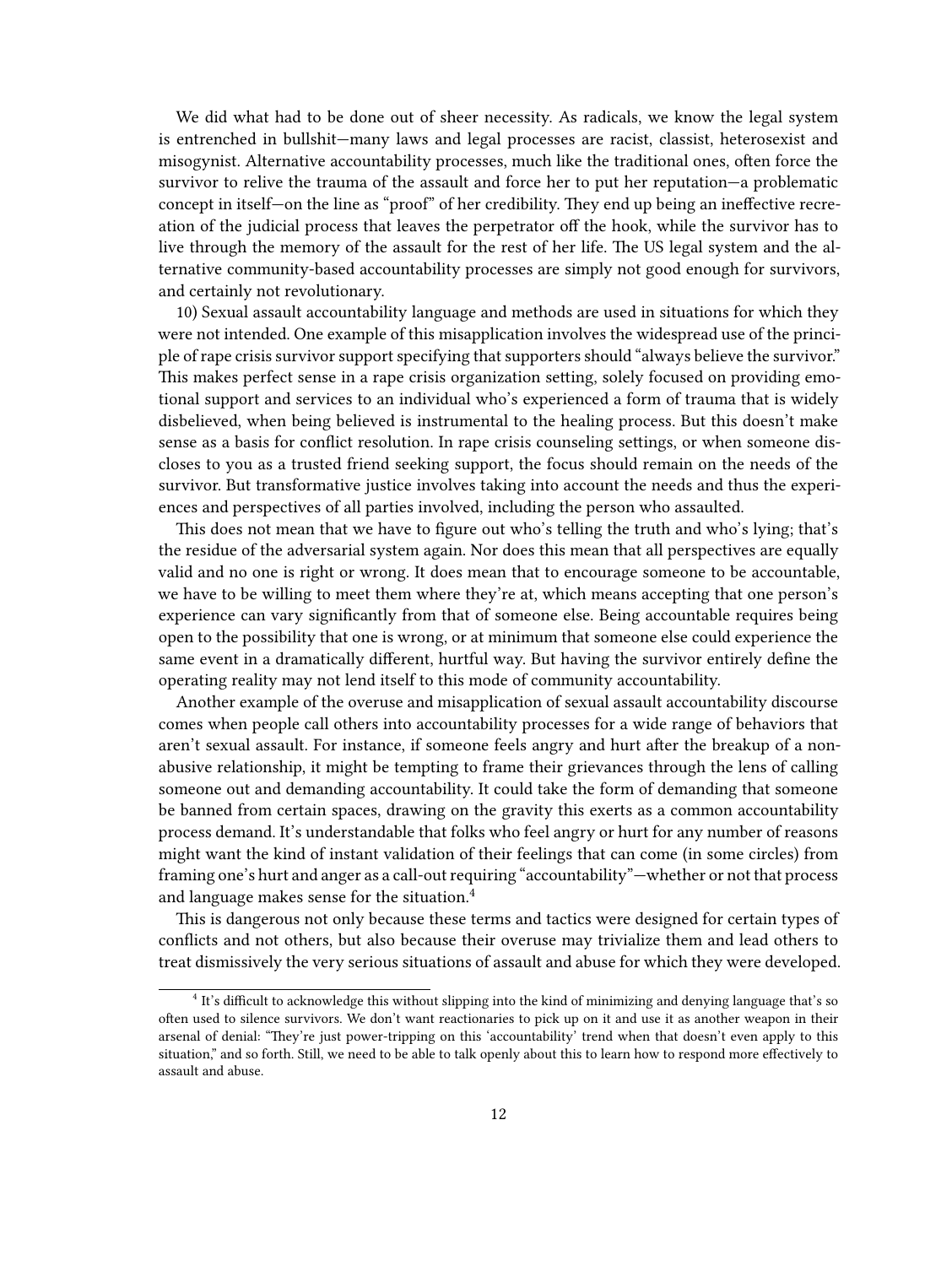It's encouraging that issues of sexual assault and abuse have entered so widely into the discourses of radical communities. But we should be careful to avoid generalizing the methods developed for responding to one specific set of conflicts and oppressive behaviors to other situations for which they weren't intended.

In some cases, folks frustrated by someone's problematic behavior have even felt reluctant to call the person out on it for fear of that person being labeled a "perpetrator," or of others presuming the hurtful but mild form of non-consensual behavior to have been sexual assault, and thus the person addressing it to be a "survivor." When this overuse of sexual assault accountability language dovetails with the identity politics around survivor/perpetrator and policies such as the "no perps allowed" statement, this effort to promote accountability could end up discouraging people from speaking out against other forms of crummy behavior, for fear of someone being permanently tarred with the "perp" brush rather than having a few conversations, apologizing, and reading a zine.

## <span id="page-12-0"></span>**New Directions and Further Questions**

So where do we go from here? The widespread disillusionment with accountability processes suggests that we've reached an impasse. We're proposing four possible paths to explore—not as solutions to these pitfalls so much as directions for experimenting to see if they can lead to something new.

#### <span id="page-12-1"></span>**Direction 1: Survivor-Led Vigilantism**

"I wanted revenge. I wanted to make him feel as out of control, scared and vulnerable as he had made me feel. There is no safety really after a sexual assault, but there can be consequences." -Angustia Celeste, "Safety is an Illusion: Reflections on Accountability"

Two situations in which prominent anarchist men were confronted and attacked by groups of women in New York and Santa Cruz made waves in anarchist circles in 2010. The debates that unfolded across our scenes in response to the actions revealed a widespread sense of frustration with existing methods of addressing sexual assault in anarchist scenes. Physical confrontation isn't a new strategy; it was one of the ways survivors responded to their abusers before community accountability discourse became widespread in anarchist circles. As accountability strategies developed, many rejected physical confrontation because it hadn't worked to stop rape or keep people safe. The trend of survivor-led vigilantism accompanied by communiquéscritiquing accountability process models reflects the powerlessness and desperation felt by survivors, who are searching for alternatives in the face of the futility of the other available options.

However, survivor-led vigilantism can be a valid response to sexual assault regardless of the existence of alternatives. One doesn't need to feel powerless or sense the futility of other options to take decisive physical action against one's abuser. This approach offers several advantages. For one, in stark contrast to many accountability processes, it sets realistic goals and succeeds at them. It can feel more empowering and fulfilling than a long, frequently triggering, overly abstract process. Women can use confrontations to build collective power towards other concerted antipatriarchal action. Physical confrontation sends an unambiguous message that sexual assault is unacceptable. If sexual violence imprints patriarchy on the bodies of women, taking revenge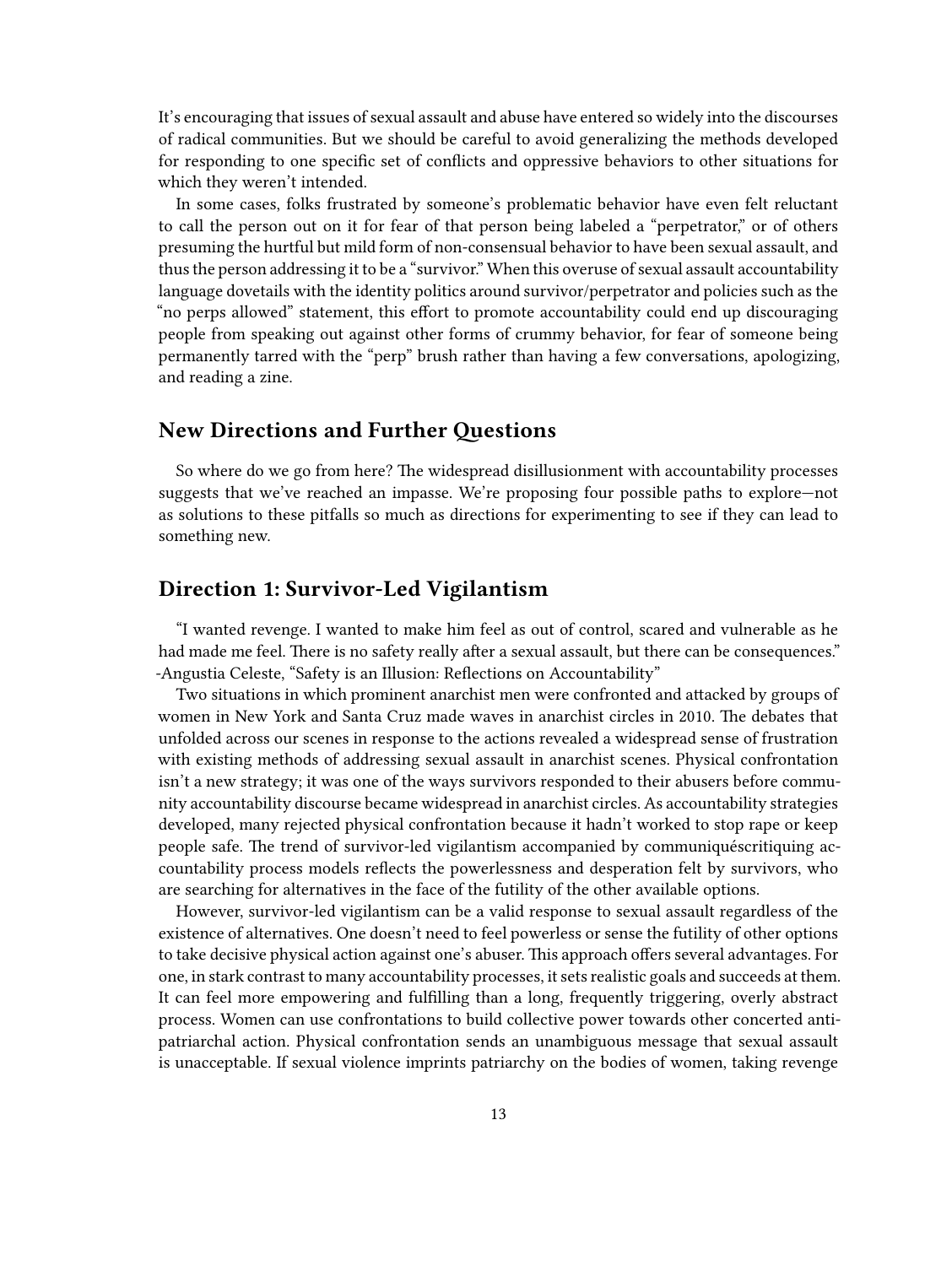embodies female resistance. Above all, it's unmediated; as the author of the article "Notes on Survivor Autonomy and Violence" wrote:

A common criticism of accountability processes of all varieties is their tendency to mirror some sort of judicial system—structured mediation toward rehabilitation or punishment of one kind or another. While an outcome dictated by the survivor is certainly not akin to one dictated by the state, the process remains a mediation. Conversely, to move away from this judiciary is to reject mediation, a remnant of the idea that our interactions must be somehow guided by third parties, even third parties we choose ourselves. To that end, an attack on one's rapist is unmediated and direct, precisely that which any judicial system forbids; the line between desire and action is erased.

Of course, there are plenty of disadvantages to vigilantism, too. Choosing to escalate the situation brings serious risks, both legally and physically. Cops are more likely to bring charges for a group physical assault on a man than an "alleged" sexual assault. And, as advocates for battered women know, partner violence has a very real possibility to turn deadly; more women are killed by their partners than by any other type of attacker. Beyond the immediate risks, you can't beat up a social relationship, as they say; throttling an individual scumbag doesn't do much to make anyone safer or end systematic rape culture, however satisfying it may feel to a vindicated survivor. As mentioned above, the desire to address the roots of rape culture in responding to individual assaults helped give rise to community accountability efforts in the first place.

There's also a legacy of non-survivor-accountable vigilantism, a type of male violence that has been widely identified by survivors and anarchist women as being more about masculine ego trips than promoting healing and safety. A critique of this phenomenon comes from Supporting a Survivor of Sexual Assault, a zine oriented towards male allies of survivors, in its discussion of the principle "No More Violence":

Is kicking a rapist's ass going to make the rape not have happened? Will his pain make the survivor's go away? Does the survivor need to be trying to chill out another out-of-control, violent man? Probably not.

Since non-trans men commit the overwhelming majority (some say over 99%) of sexual assaults, men who are supporting a survivor need to be especially conscious of the impact of male violence. It is male violence that causes rape, not what ends it. Your actions must be those of ending male violence.

We cannot speak for the responses that survivors, women in particular, may make to rape. If women, as a majority of survivors, decide to collectively respond in a way that involves violence or asking male supporters to participate in violence; that is something for women and survivors to work out for themselves. For men who are supporting a survivor, however, it is **absolutely essential that you put aside your desires for masculine retribution and interrupt the cycle of male violence… It is not your responsibility, or right, to come in vigilante-style and take matters into your own hands.**

This critique influenced the decision of groups like DWOS in Minneapolis to adopt "nonviolence" as a principle. Notice, however, that this critique intentionally does not apply to survivor-led vigilantism, but to unaccountable non-survivor responses.

Apologists for anarchist men attacked by survivor-led groupsclaim that vigilantism is authoritarian: "Accountability cannot be a one-way street or else it becomes a synonym for punitive and policing power." But as the survivor communiqués make clear, vigilantism is not a form of "accountability," at least not community accountability based on transformative justice as it's gen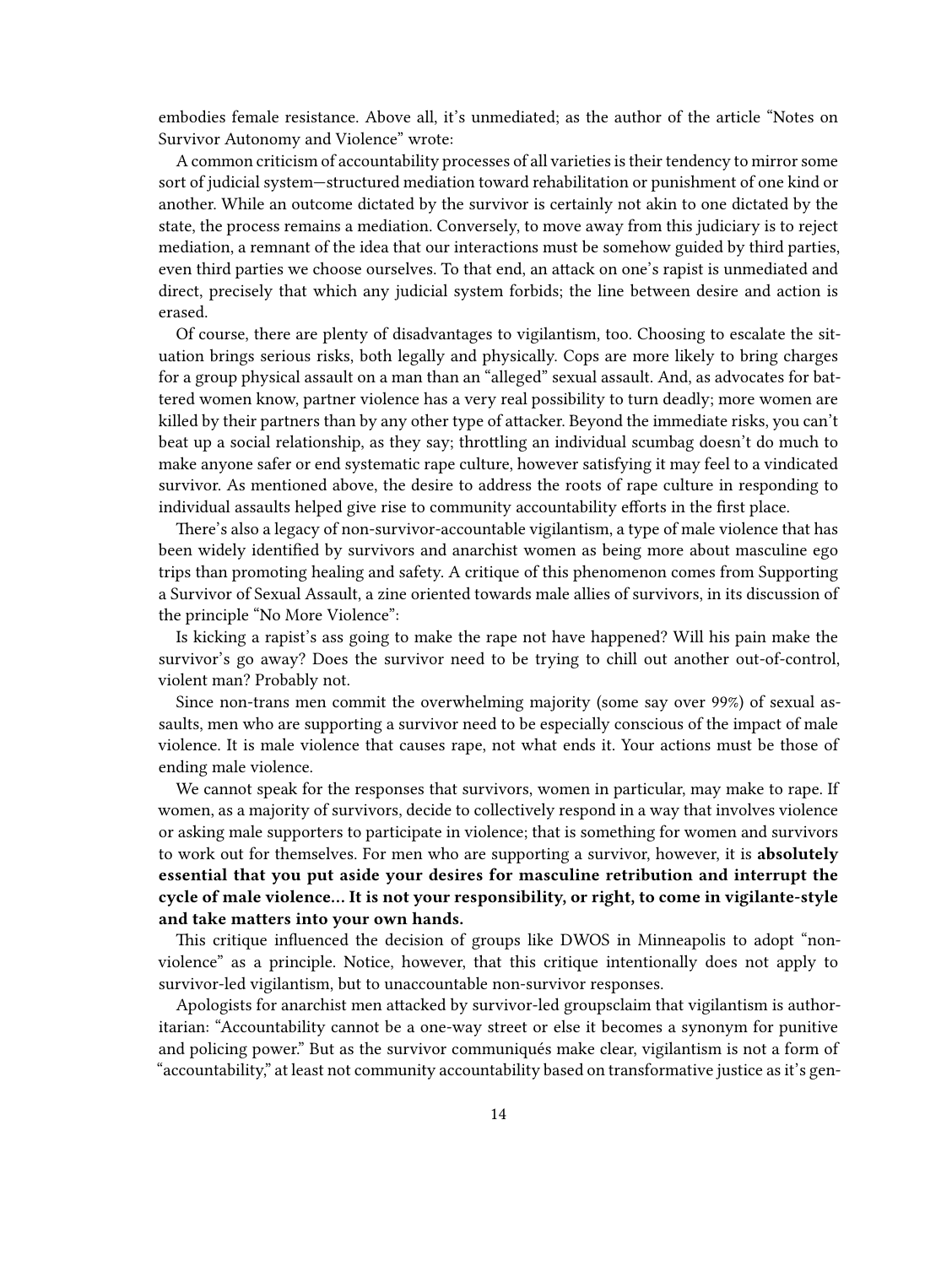erally conceived within anarchist circles; it's an explicit rejection of it. It's not a pseudo-judicial process; it declines both state-based and non-state methods of conflict resolution in favor of a direct, unmediated response to harm. Whether or not we think it's appropriate, it shouldn't be mistaken for a form of accountability gone wrong. On the contrary, it's an intentional response to the perceived failure of accountability methods.

So long as our practices around accountability for sexual assault and abuse don't successfully meet folks' needs, vigilantism will continue, challenging anarchist advocates of transformative justice to make their ideals a reality. Should we be trying to develop sufficiently effective accountability responses so that vigilantism isn't necessary? Or should we be developing and extending our practices of survivor-led physical confrontation?

## <span id="page-14-0"></span>**Direction 2: Prevention Through Gender-Based Organizing**

It's an obvious point, but worth making: instead of spending all this energy trying to figure out how to support people who've been assaulted and respond to those who assault, wouldn't it make more sense to focus on preventing all this assaulting in the first place? Easier said than done, of course. But so far, we've only discussed reactive, after-the-fact responses to forms of harm that we're assuming will continue, even as we figure out better ways to react.

To borrow the language of the nonprofit rape crisis center world, responding to assaults and working with assaulters through accountability processes falls under intervention, or tertiary prevention. Primary prevention entails preventing first-time assault and abuse through education and by shifting social, cultural, and institutional norms, while secondary prevention involves identifying risk factors associated with assault and abuse and intervening to prevent them from escalating. So we shouldn't necessarily deem responses such as accountability processes failures if sexual assaults continue in anarchist communities. Instead, we should broaden the kinds of preventative work we're doing alongside them. What might we be doing to stop all this from happening in the first place?

Outside of anarchist circles, prevention work around gender violence usually centers on education: for women, around self-defense and harm reduction; for men, around combating rape myths and taking responsibility for ending male violence; and for all, healthy communication and relationship skills. In anarchist circles, some women have mobilized around sharing self-defense skills, and a great deal of popular education (mostly led and conducted by women) has taken place around consent, communication with partners, and positive sexuality. As noted above, while this has noticeably shifted the sexual discourses used by anarchists, we need more extensive engagement with gender oppression to break entrenched patterns.

One pathway towards this deeper transformation has come through gender-based collectives, specifically men's groups focusing on changing attitudes towards sexuality and consent among men. However, with a few exceptions such as DWOS in Minneapolis, the Philly Dudes Collective, and the Social Detox zine, there has not been much visible presence in recent years of anti-sexist men's organizing among anarchists. Previously in certain scenes, anti-sexist men's groups allied with autonomous women's organizing. These formations are currently out of fashion for a number of reasons, including anti-feminist backlash, a certain understanding of trans and genderqueer politics that labels all gender-based organizing as essentialist and problematic, and the absorption of so many committed anti-patriarchy militants of many genders into sexual assault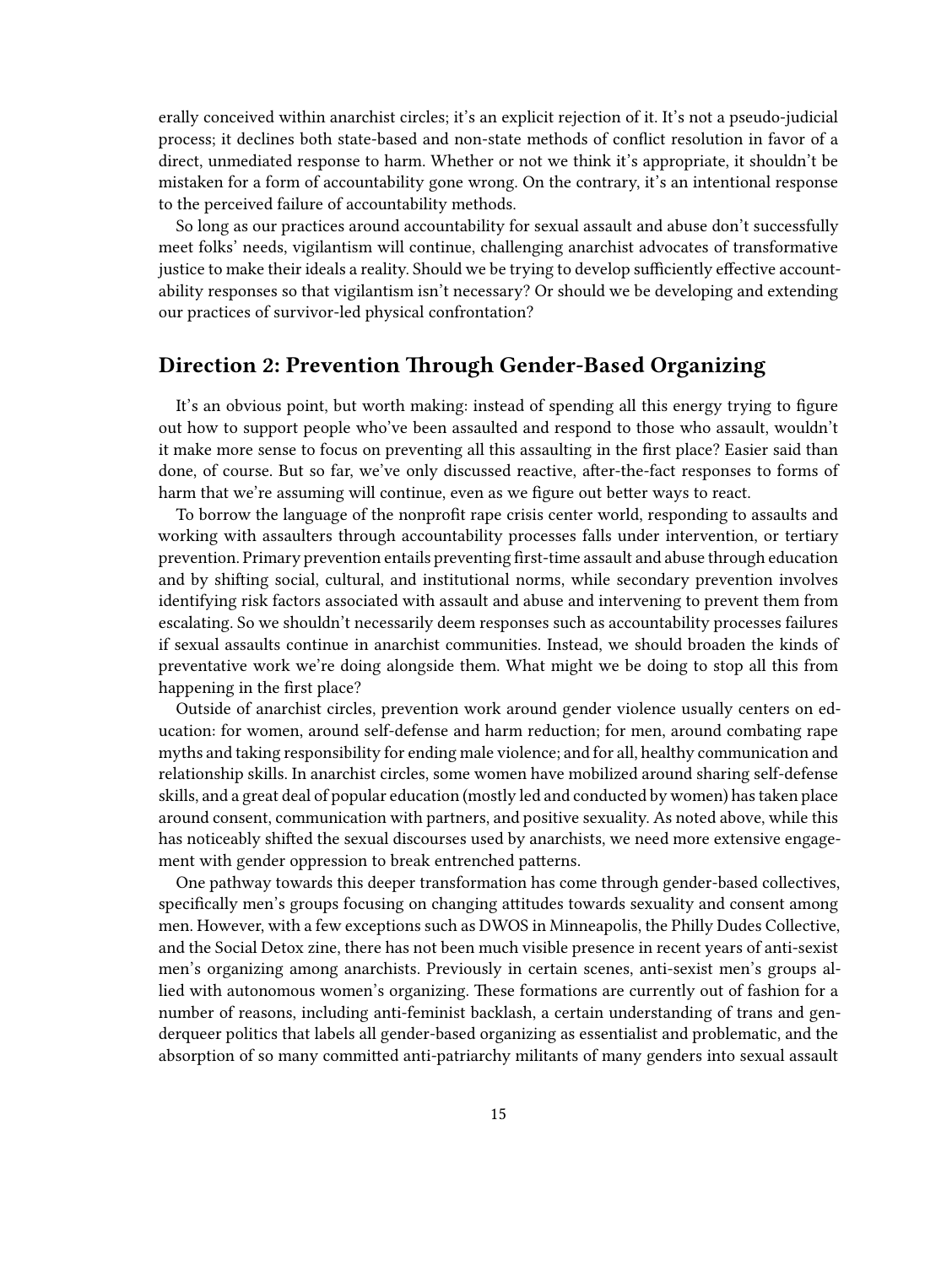response and accountability work. Could forming anti-sexist men's groups to do assault and abuse prevention work in tandem with autonomous women's organizing prove fruitful as another direction in which to experiment?

This approach could offer several advantages. Creating structures to share skills for dismantling patriarchy and self-transformation might reduce problematic behaviors among participants while also providing an infrastructure for accountability responses when folks did harm others. Pre-existing men's groups allow folks to take responsibility for self-education and action against patriarchy that doesn't have to be contingent on a "perpetrator" label or "demands." And folks could be referred to groups for a wide range of behaviors that might not raise eyebrows on their own but could be warning signs of underlying patriarchal patterns, so that others can intervene before those patterns manifest in more harmful ways (i.e., secondary prevention). For once, we'd have a place to offer folks who, whether by community compulsion or self-motivation, want to "work on their shit."

But beyond just dealing with problematic behaviors, men's groups provide space for deeper relationship building, learning, political clarification, emotional intimacy, even fun. This should provide incentive for folks to get involved and stay engaged, since it's not centered solely on debilitatingly intense crisis-mode accountability work. The kinds of study, reflection, and relationshipbuilding that take place in these groups can strengthen the other radical organizing folks are doing in anarchist scenes, leaving us with more options, skills, and people able to respond in crisis situations. And unlike many internally-focused community accountability strategies, men's groups can interact with non-anarchist individuals and groups to spread anti-patriarchal messages and practices while learning from other feminist organizing, making our efforts relevant to broader social struggles against gender violence and patriarchy.

But wait… what about this whole gender thing? Amid the current gender politics of North American anarchist scenes, it's common to view any gender-specific organizing as suspect. Isn't this just a remnant of tired identity politics, vestiges of leftist guilt, outdated essentialism, and suspiciously authoritarian practices? Don't we want to destroy the gender binary, the real root of patriarchy and gender oppression? And doesn't organizing based on gender (or assigned gender or whatever) just reinforce the patriarchal and transphobic framework we're trying to destroy?

Certainly there are difficult questions to address in determining who "counts" as a man, whether we base our understanding on self-identification or social recognition or birth assignation, where different genderqueer and trans folks fit, and figuring out who was "socialized" how. And ending hierarchy and alienation in all their forms will require strategies more liberating than identity politics. But let's be realistic: distinct patterns of oppressive behavior and power still fall pretty predictably along gender lines. If gender-based organizing can help dislodge those patterns, perhaps we must embrace that contradiction and do our best to engage with it in all its messy complexity.

Beyond the question of gendered organizing in principle, there are other possible problems with this approach. Without subscribing to the notion that there are "good" anarchist men who're not the sexual assaulters we need to worry about, we can acknowledge that the folks who might benefit most from examining their sexist behavior will likely be least inclined to participate. Also, participating in a formal men's group could be a way for sexists to gain legitimacy, diverting attention from their crappy behavior by waving their feminist ally membership cards at people who call them out. And if the focus on gender-based organizing privileges men's groups, even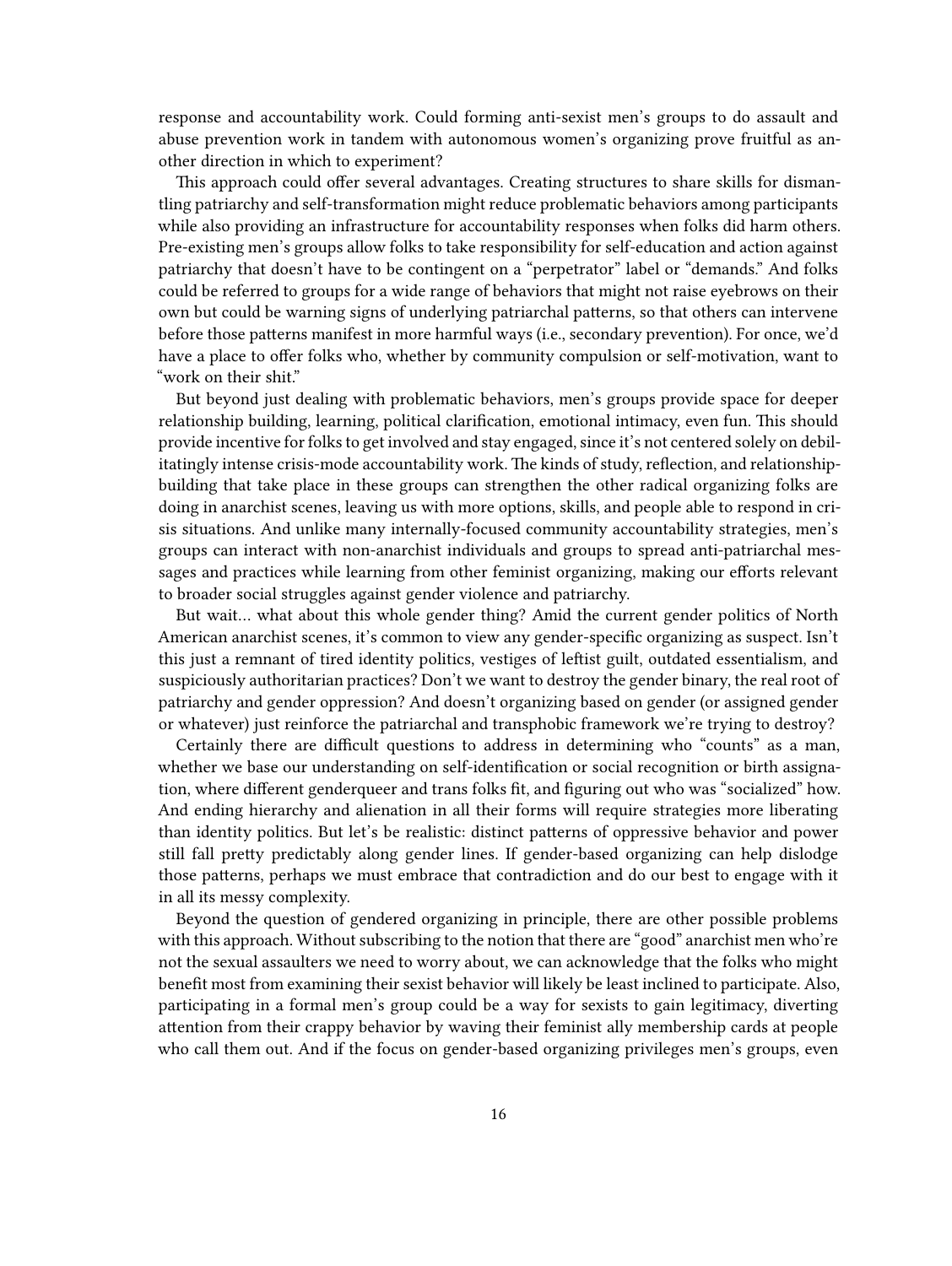anti-sexist ones, over autonomous women's and/or trans organizing, that could stabilize rather than challenge patriarchal power relations in a scene.

## <span id="page-16-0"></span>**Direction 3: Not Accountability, But Conflict Resolution**

Our struggles for accountability suffer because we have so few models, methods, or skills for resolving conflicts amongst ourselves. While it's admirable that we've put so much energy into figuring out strategies for responding to assault and abuse, there are innumerable other kinds of conflict and problematic behaviors that we also need tools to address—and as we've seen, the sexual assault-specific accountability methodologies aren't appropriate in dissimilar situations. What if we prioritized building our conflict resolution and mediation skills?

Of course, there are specific issues relevant to sexual assault and abuse, and these shouldn't be eclipsed in a general focus on conflict resolution. But if there's a precedent, language, and skill set for addressing a wide range of conflicts and harm, and being asked to participate in a conflict resolution process becomes common and less threatening, perhaps we'll be able to respond less defensively when we learn that our actions have hurt others. Rather than extending the identity politics of survivor and perpetrator, we could create more nuanced language that neither idealizes nor demonizes people, but asks all of us to remain engaged in lifelong processes of self-transformation. This requires empathy towards folks who have done harm, to create space for them to own up to their behaviors and heal.<sup>5</sup>

What are the advantages of framing sexual assault accountability processes within a broader emphasis on conflict resolution? There would be no need for a definitional hierarchy or litmus test to determine what "counts" as serious assault or abuse. By setting a precedent of collective engagement with less intense conflict, we would gain valuable experience to serve us in crisis situations. Framing conflict resolution as a collective responsibility could prevent the emergence of a specialized class of people who always facilitate these processes, and make it easier to find supporters with sufficient distance from a situation to be able to mediate neutrally.<sup>6</sup>

One cautionary point needs to be made very clearly: mediation is not appropriate for many cases of partner abuse. The article "Thinking Through Perpetrator Accountability" lays it out:

<sup>5</sup> As a self-described perpetrator explains in a comment on "Notes on Survivor Autonomy and Violence": "I'm not saying that survivors have to feel empathy for people who did them violence. But if we're going to build communities that can actually outsurvive patriarchy, instead of being atomized and pummeled to dust by it, I think somebody will need to have empathy for perpetrators. Speaking from my personal experience, I know that I never would have had the courage to actually own up to my shit and deal if I hadn't found a couple folks that actually cared about me and found a way to show me empathy… And I don't think empathy means making excuses for someone. In fact, in this context, I think it means not letting someone make excuses, not letting them escape their responsibility and their history, and making sure they own up to the consequences that come from the actions they've taken. It also means listening to them, sincerely, even while doing this, and seeking understanding. And I believe it means making sure that perpetrators do feel consequences for their actions, but not punishments. It also means finding resources so that the perpetrator can first learn and then practice a different pattern of habits and actions… I think what is required for accountability processes is empathy. Empathy and anger, at the same time."

<sup>6</sup> It's worth asking whether or not "neutrality" is possible or desirable in conflict mediation. In many conflicts, one party wields greater power than the other, and if effort isn't made to intervene in that power dynamic, neutrality can often amount to collusion with power. An alternative model of a mediator's orientation towards parties in a conflict is "bipartiality" rather than neutrality. According to this framework, a mediator advocates for both parties, but also challenges them when they leverage their access to power within the conflict, asking them to consider the ways that their power blind them to the experiences of those lacking that power.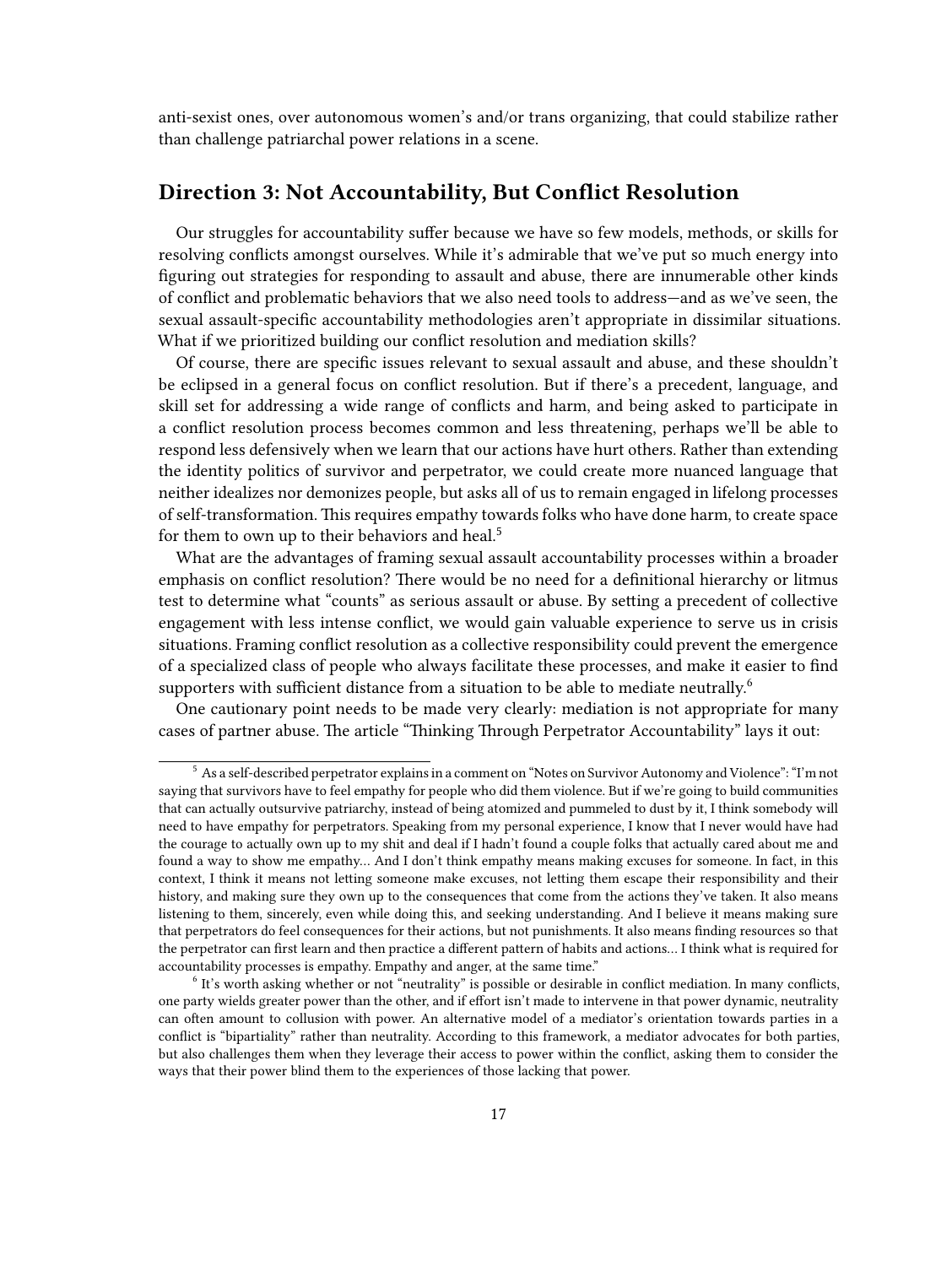Mediation should not be used as a substitution for an accountability process. Mediation is for two people having a conflict that needs to be resolved; abuse is not mutual. Abuse is not simply about two people needing to come to the table to work things out. Mediators may certainly be useful for helping to facilitate some of the concrete negotiations within an accountability process, but please do not suggest a session with a mediator as an option instead of a long-term commitment to an accountability process.

Counselors for domestic violence survivors learn that "couples counseling" should not be undertaken in a clear situation of partner abuse, because abusers will usually manipulate the process, leaving the abusive and unequal dynamics underlying the relationship unaddressed. This is important to bear in mind so that a shift to a conflict resolution framework isn't applied to situations of abusive relationships.

What about other disadvantages? Well, there's still the problem of responding to existing problems by prescribing solutions that demand skills or resources we don't have. What can we do in the meantime, while undertaking the long-term work of learning how to resolve our conflicts? Survivors might feel frustrated to see assault and abuse lumped in with less intense or politically significant conflicts, minimizing the harm they've experienced. Asking survivors to use less forceful language when addressing perpetrators could reinforce the survivor-blaming messages that they are overreacting, that sexual assault is not a significant issue worth naming strongly. Also, male "experts" in conflict resolution could hijack survivor support work and divert its feminist focus. We must acknowledge the specific context of sexual assault and abuse, honor the pain and rage of survivors, and account for oppressive power while broadening the range of conflicts we can address.

### <span id="page-17-0"></span>**Direction 4: Concentric Circles of Affinity**

There is no such thing as accountability within radical communities because there is no such thing as community—not when it comes to sexual assault and abuse. Take an honest survey sometime and you will find that we don't agree. There is no consensus. Community in this context is a mythical, frequently invoked and much misused term. I don't want to be invested in it anymore.

— Angustia Celeste, "Safety is an Illusion: Reflections on Accountability"

At the heart of all of these questions lies one unresolved problem: what is "community?" Are we in one together as anarchists? As punks? As people in a certain local scene? Because we're at the same protest, show, or mass mobilization? Do we choose to be in it, or are we in it whether we like it or not, regardless of how we identify? And who decides all of this?

You can't have community accountability without community. The entire transformative justice framework falls apart without some coherent sense of what community means. But unfortunately, no one seems to be able to answer this question for our milieu. And without an answer, we find ourselves banging our heads against the wall again and again, when a slimy assaulter just skips town or drops out of the scene after being called out, or when someone wields enough power in a scene to gerrymander the boundaries of community to exclude survivors and allies. This is not an abstract question: it's fundamental to what we do and how power operates in our scenes.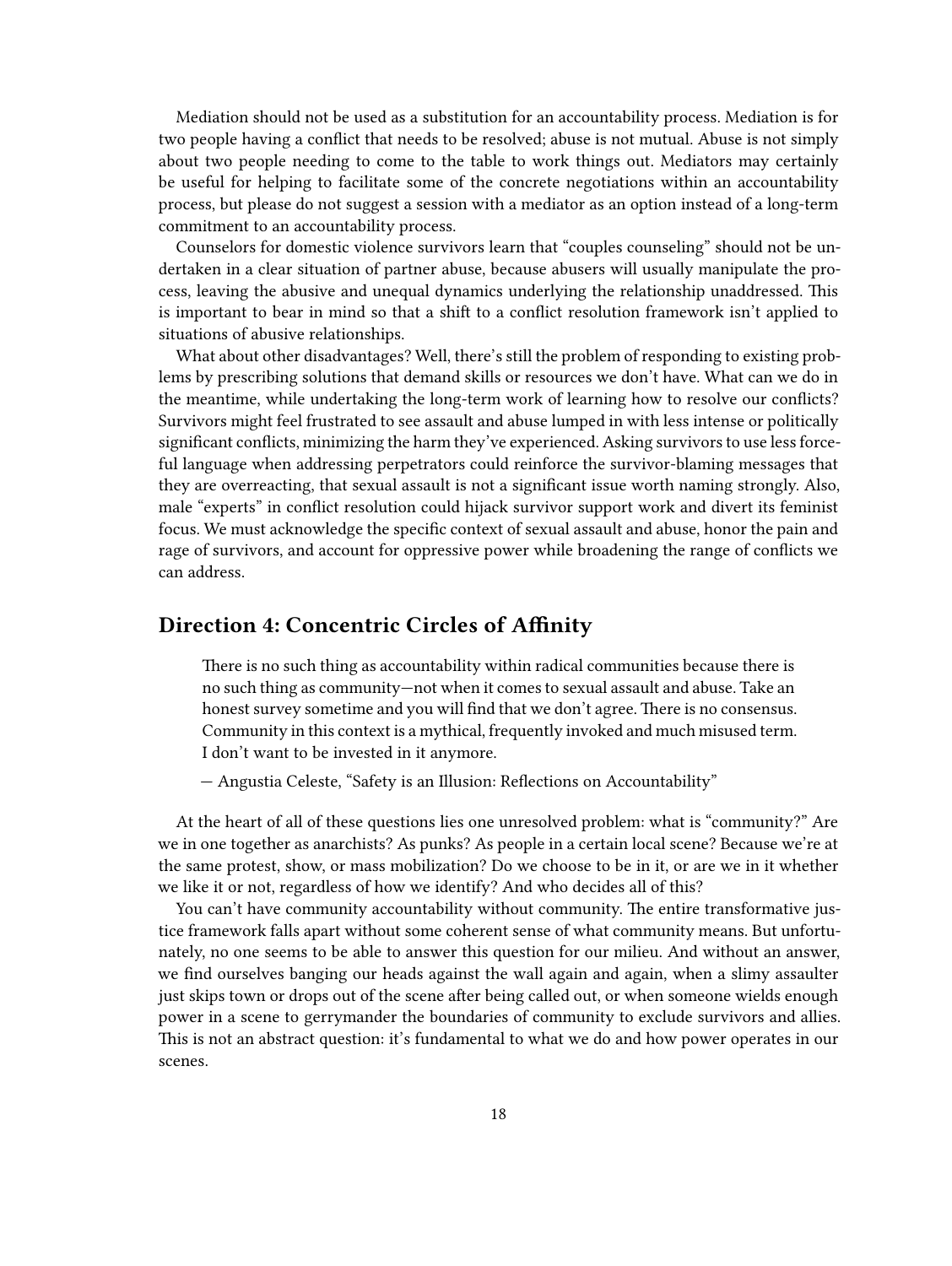Community becomes concrete through specific institutions, such as the websites, gatherings, social centers, and collective houses that comprise the North American anarchist scene. Although no one is taking attendance (except possibly the FBI), and many of us quarrel about who counts as a real anarchist, those of us who move through these spaces have a sense of being a part of something. We weave together this sense through shared practices that mark us as teammates: dress and body modification, quirks of diet and hygiene, conversation with specialized lingo and points of reference.

But is being a part of an anarchist "milieu" enough of a basis for the kind of community demanded by these accountability strategies? Can we realistically apply these models to our diffuse, fragmented, mostly unstructured associations of misfits?

As we move through our lives navigating connections with friends, neighbors, and comrades, we're not just part of a single unitary community, or even a web of multiple communities. Rather, our relationships with others take the form of concentric circles of affinity.From these, we can trace a tentative model to imagine how to apply community accountability models to anarchist scenes.

One of the major flaws in our notion of anarchist community lies in its nature as implicit and assumed, rather than explicit and articulated. We don't often directly state our commitments to and expectations of the other people with whom we share various kinds of "community," except in specific projects or collectives; for instance, by living together, housemates agree to pay bills on time, wash the dishes, and respect each other's space. What if we extended that degree of explicit intention to all of our relationships of affinity? Impossible: we're supposed to sit down with every anarchist in North America—or even just in our town—and spell out explicit standards for how we relate and what we expect from each other?

No, of course not… and that's exactly the point. We can't do that, so we have to figure out how to collectively determine these things within the different webs of relationships in our lives. Rather than presuming a "community" and attempting to hold people accountable based on that fiction, we should define our expectations of and commitments to the others in our various circles of affinity, and use them as the basis for our responses to conflict and harm.

For example, let's say that as my innermost concentric circle I have my affinity group. These are the folks I trust the most, with whom I take risks and for whom I'll do whatever it takes. I'd be willing to give these people the benefit of the doubt in resolving conflict and addressing harm far more than any other people. Under this model, I would sit down with my affinity group and preemptively discuss how to address conflicts with each other when they come up, ranging from the most minor to the most serious disputes and forms of harm. Think of it as a sort of pre-nuptial agreement for friends and comrades, covering the bases in case things should go wrong. That way, I have a clear sense of how to respond when one of my crew does me wrong, and a shared basis of trust for working with them in a potentially long-term process of transformation. While I wouldn't extend that trust to most people, within this group we share a deep and explicit affinity, so I'll be open to criticism, calling out, and transformation with the trust that my comrades will be, too. Other examples of this innermost circle of affinity might be families (birth or chosen), houses and land projects, various types of collectives, or tight-knit groups of friends.

The next circle outwards might be a shared community space, such as an infoshop or social center. It's a fairly consistent group of people, some of whom I'm closer with than others, but also an open space, so folks may come that I don't know. Since it's not a totally fixed group and not every single person can or would settle on direct agreements with one another, there can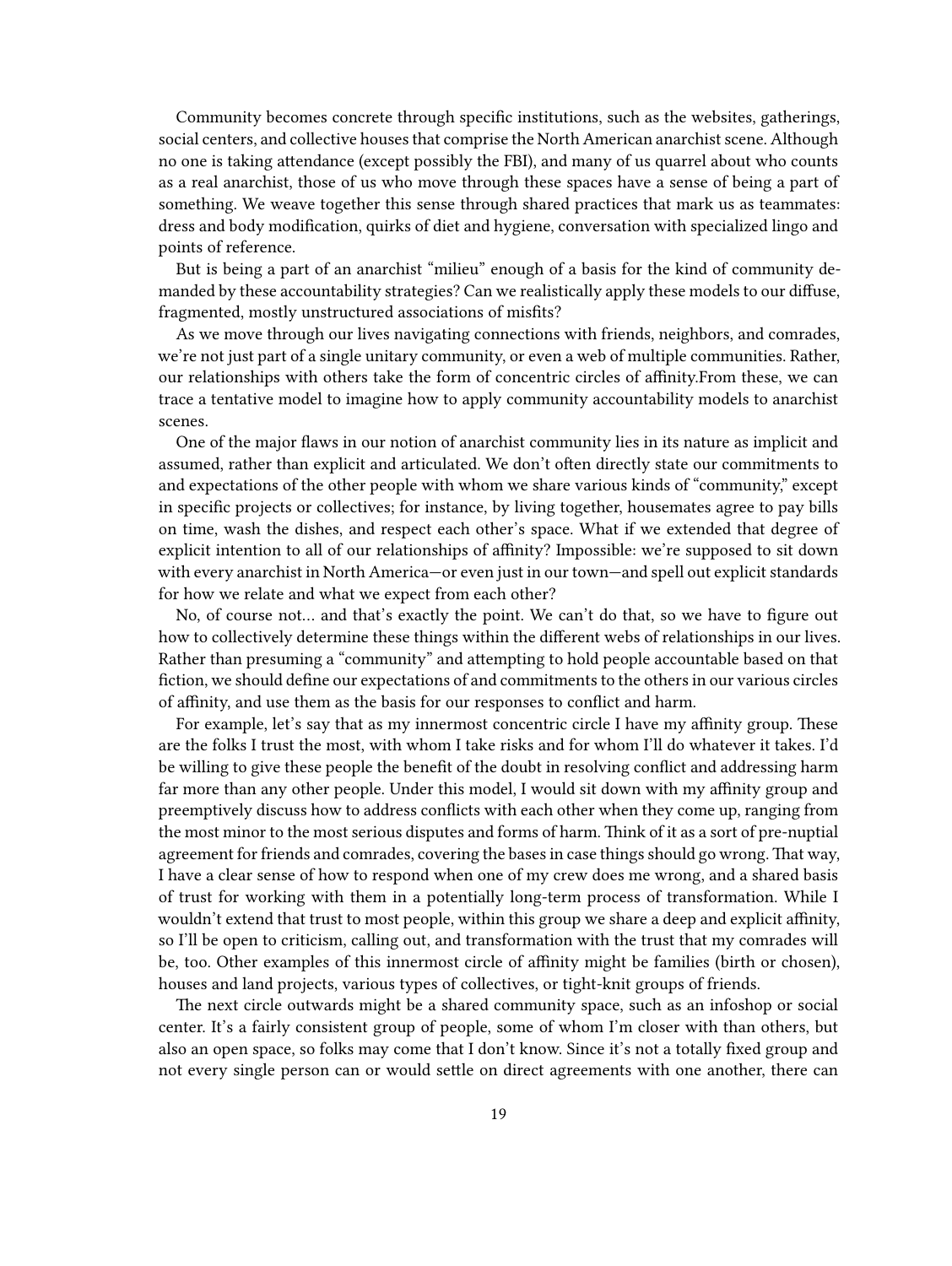be collective agreements around respect, consent, anti-oppression, use of resources, and such. These don't have to be authoritarian; they can be collectively determined, revised at any time by the consent of those most affected, and no one is compelled to abide by them; folks who can't or won't can choose not to participate in the space. As a result, I would be willing to go along with trying to hold someone accountable insofar as they wanted to continue to participate in the space. Since what defines our "community"—the terms of our affinity with each other—is our shared experience of participation in the space, then if one of us ceases to participate in it, we're no longer in community with one another, thus shouldn't expect to be held or hold others accountable through it. And accordingly, if someone violates or refuses to abide by the collective standards, there's a procedure in place by which someone can held accountable for their actions; and if they refuse, others can exclude them from the space in good conscience. Other examples of this second circle of affinity could include specific events, larger organizing projects, and folks who hang out loosely in shared social spaces.

This framework of concentric circles of affinity helps us imagine where we can best apply the accountability practices with which we've been experimenting these past few years among anarchists. As the circles move outwards to mass mobilizations, "anarchists," "punks," and our broader radical "community," it's harder to imagine how we could concretely define community and navigate accountability within it. There's no reason to expect anyone to be "accountable" to us based on whatever abstraction we claim to share with them. Without a concrete basis, our "community" has neither carrot nor stick; we can't reward people for going along with our demands and we can't coerce them into doing so. So if some random person who's supposedly an anarchist sexually assaults someone, it might not be realistic to approach our response to the situation in terms of community accountability.

So then what do we do? Call the cops, beat them up, kick them out of all the institutions controlled by folks with whom we share affinity? And how do we deal with the recurrent problem of people who leave one scene only to resume abusive behavior in another? We don't have any clear answers. But we have to start having discussions in every circle of affinity about our terms of engagement and how to address harm and resolve conflict, before we're in crisis and forced to figure it out as we go. Until we've done that thoroughly in every collective, space, social group, and other anarchist formation, we can't realistically aspire to formal community accountability as a strategy for dealing with our shit.

Forming affinity groups is a crucial part of anarchist organizing. It can be as simple as pulling together a crew of friends to do an action, or as formal and structured as you can imagine. Crucially, it preserves the basic principle of voluntary association at the heart of anarchy, the idea that we can do what we want with whomever we want without coercion or bureaucracy. This simple process has formed the core of our actions at demos and mobilizations, but perhaps we can use it to conceptualize our entire anarchist community and milieu. If we can create stronger ties with each other and understand our affinities more concretely, perhaps we'll have the basis to make community accountability something more than a vague and contentious dream.

We hope this essay will contribute to self-reflection among anarchists about where our affinities really are. Perhaps we can address many of the pitfalls of our experiments with accountability processes thus far by making our expectations of and commitments to one another as explicit as possible. We also can consider extending survivor-led vigilantism, pursuing anti-sexist men's groups and gender-based organizing to undermine rape culture, or broadening our focus on conflict resolution and mediation. Whatever paths we choose, anarchists must continue trying what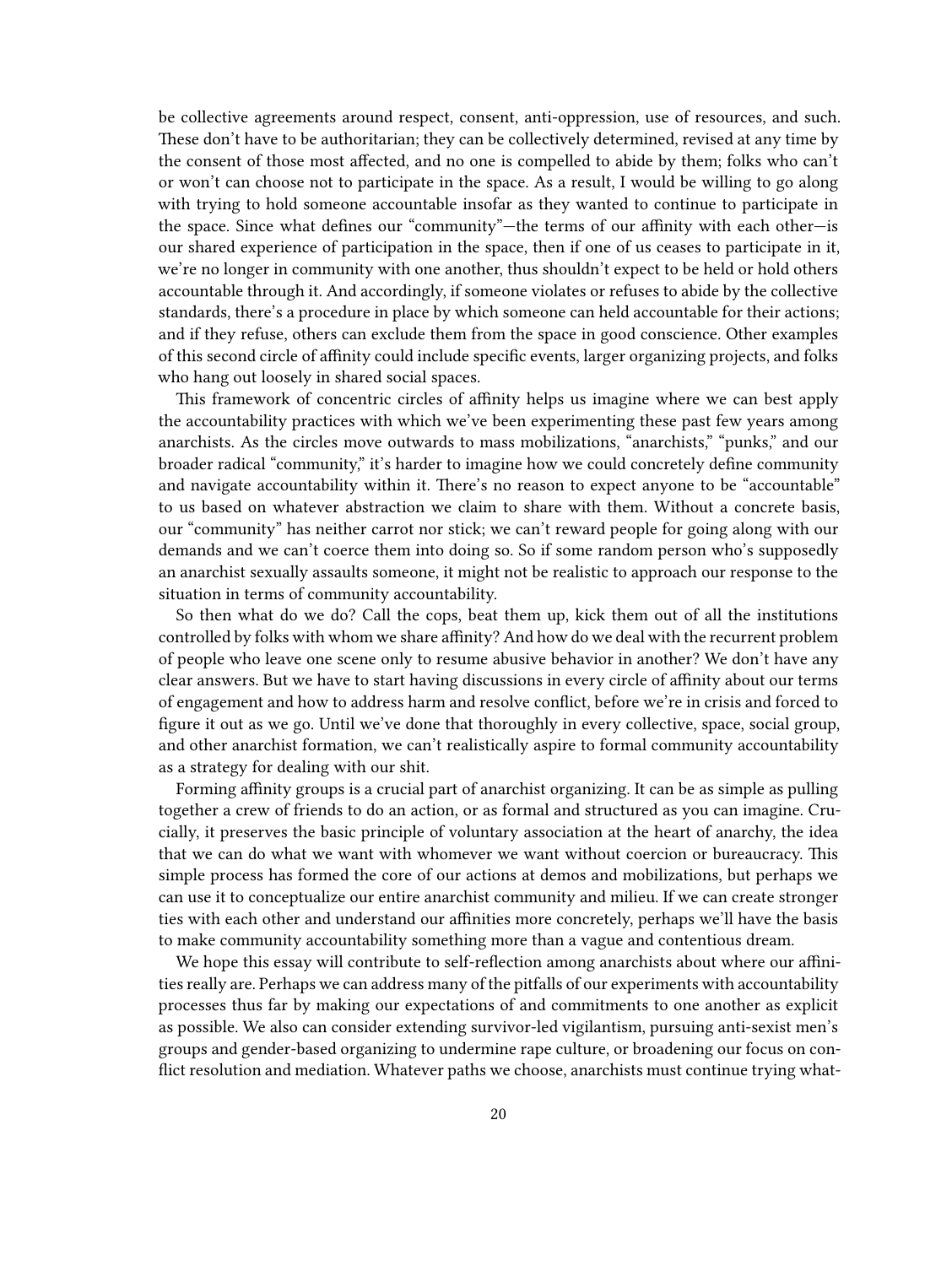ever we can to break this impasse around abuse and assault in our scenes. Our liberation depends on it.

## <span id="page-20-0"></span>**Appendix**

#### <span id="page-20-1"></span>**Works Cited**

- "An Internal Action of the Vaginal Liberation Front", in Men in the Feminist Struggle
- "Don't Believe the Hype"
- Fight Rape! Six Years of Men's Group and Accountability Work by Dealing With Our Shit
- "IMF Resistance Network Consent Guidelines: No Perpetrators Welcome"
- "i. communique" by Radical Women's Kitchen
- "Is the Anarchist Man Our Comrade?"
- "Kafka sales will be through the roof at the NYC Anarchist Book Fair"
- "Notes on Survivor Autonomy and Violence"
- "Safer Space Policy," by NYC Anarchist Book Fair Collective
- "Safer spaces, false allegations, and the NYC Anarchist Book Fair"
- "Safety is an Illusion: Reflections on Accountability" by Angustia Celeste, in It's Down To This: Reflections, Stories, Critiques, Experiences, and Ideas on Community and Collective Response to Sexual Violence, Abuse and Accountability
- "Sexual Assault and Consent Policy" by Toronto Anarchist Book Fair Collective
- Supporting a Survivor of Sexual Assault by Men Against Rape Culture.
- "Thinking Through Perpetrator Accountability," in Rolling Thunder #8
- "We Are All Survivors, We Are All Perpetrators," in Rolling Thunder #1

#### <span id="page-20-2"></span>**Resource List**

#### <span id="page-20-3"></span>**Groups and Organizations**

- Generation Five (Oakland, CA)
- Philly Stands Up (Philadelphia, PA)
- Creative Interventions (San Francisco, CA)
- INCITE! Women of Color Against Violence (national)
- Audre Lorde Project Safe OUTside the System (Brooklyn, NY)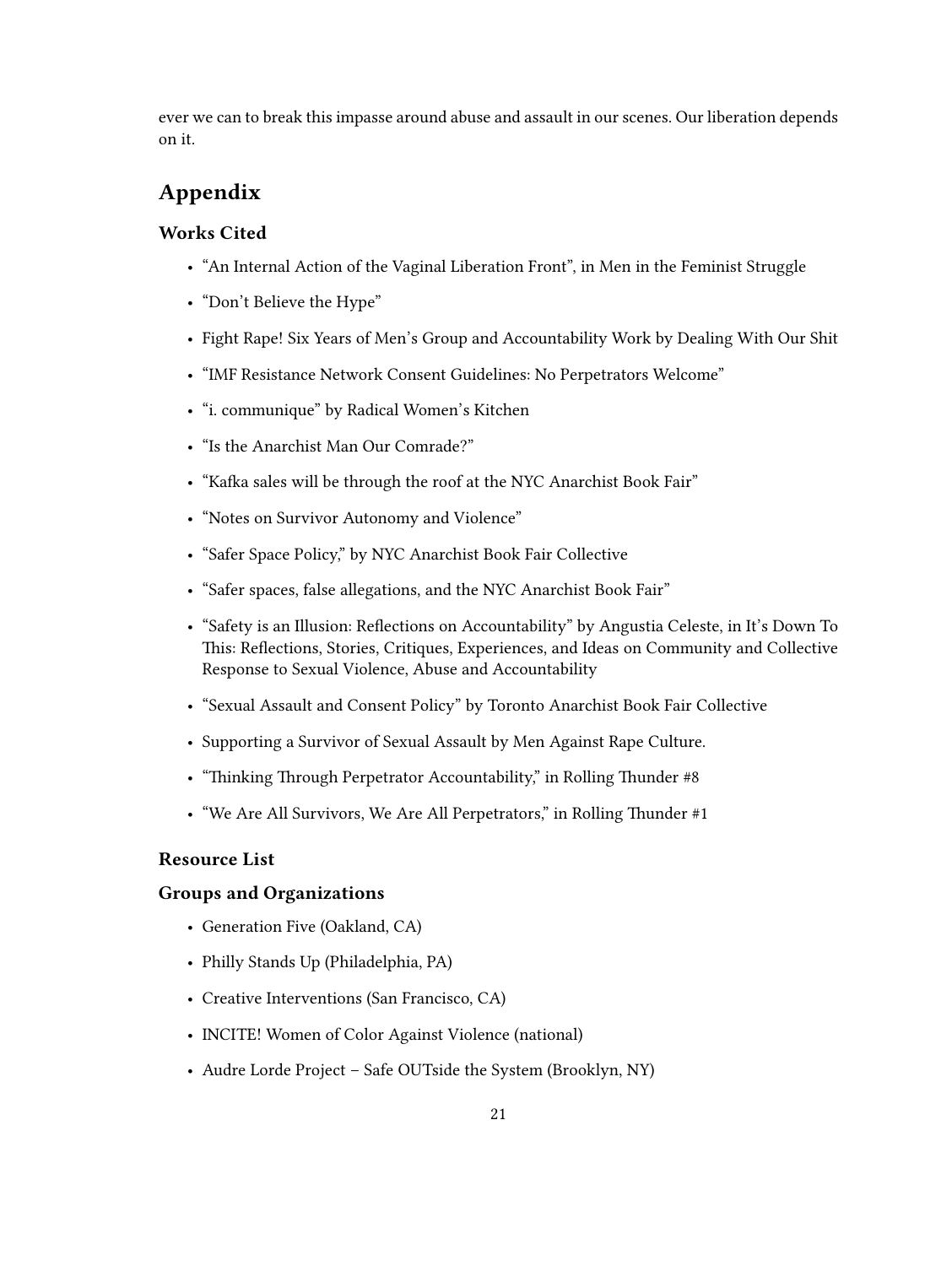- Critical Resistance (national)
- Support New York (New York City)

#### <span id="page-21-0"></span>**Books**

- The Color of Violence: The INCITE! Anthology, by INCITE! Women of Color Against Violence
- The Revolution Starts at Home: Confronting Partner Abuse in Activist Communities, edited by Ching-In Chen, Jai Dulani, Leah Lakshmi Piepzna-Samarasinha and Andrea Smith
- Instead of Prisons: A Handbook For Abolitionists, by Prison Research Education Action
- Peacemaking Circles: From Crime to Community, by Kay Pranis

#### <span id="page-21-1"></span>**Zines**

- It's Down to This: Stories, Critiques and Ideas on Community and Collective Response to Sexual Violence and Accountability
- What Do We Do When #2 and #3
- An Activist Approach to Domestic Violence
- Thoughts About Community Support Around Intimate Violence
- See No, Speak No, Hear No
- Alternatives to Police by Rose City Copwatch
- Learning Good Consent
- Support
- World Without Sexual Assault
- Let's Talk About Consent, Baby
- Our Own Response
- A Stand-Up Start Up: Confronting Sexual Assault with Transformative Justice
- Beautiful, Difficult, Powerful: Ending Sexual Assault Through Transformative Justice
- Conflict Resolution Circles
- As If They Were Human: A Different Take on Perpetrator Accountability
- Revolution in Conflict: Anti-Authoritarian Approaches to Resolving and Transforming Conflict and Harm
- For a Safer World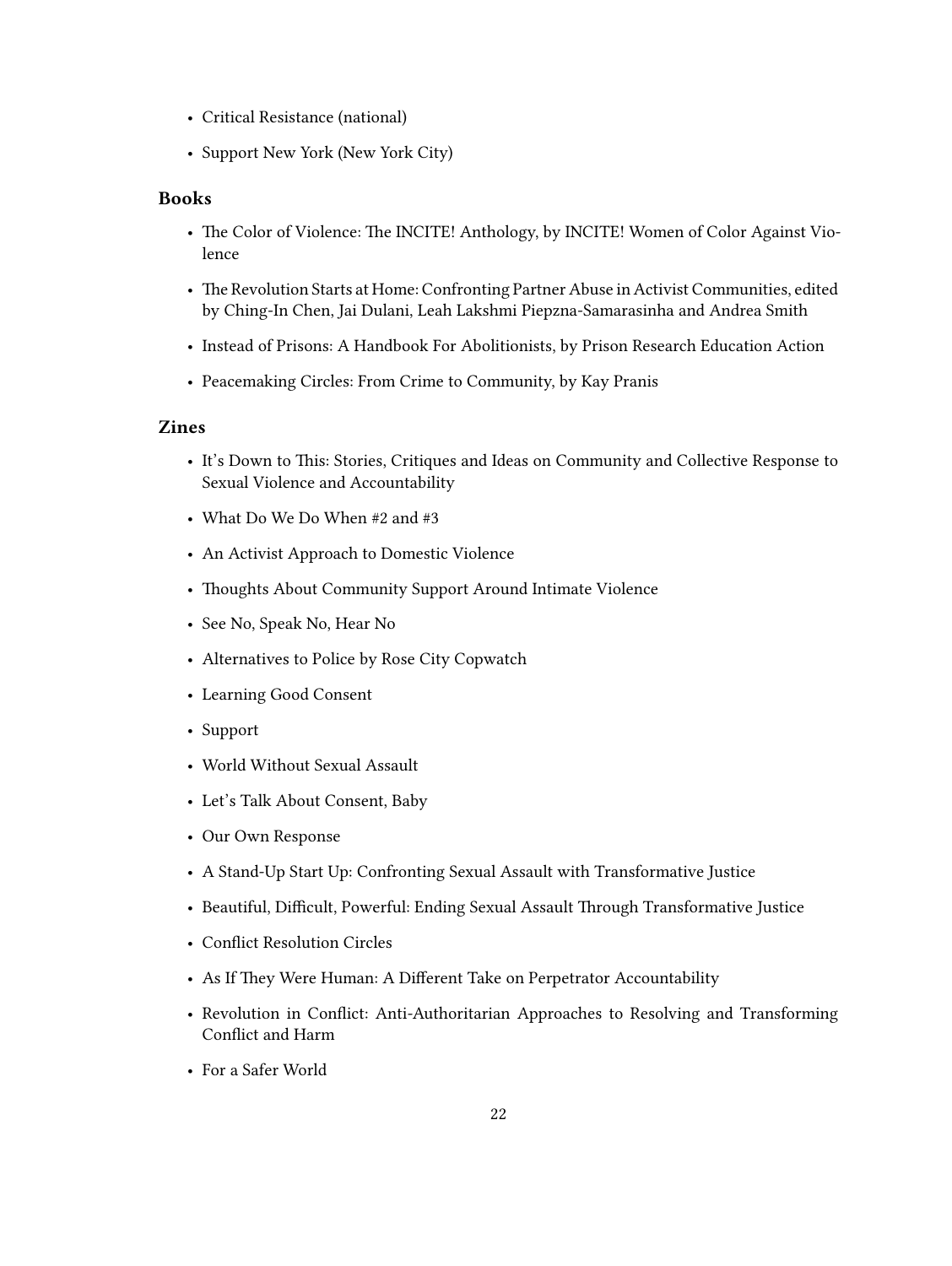#### <span id="page-22-0"></span>**Other Resources**

- Creative Interventions Toolkit
- Toward Transformative Justice, by Generation Five
- Community Accountability Principles/Concerns/Strategies/Models
- Community Accountability Within People of Color Progressive Movements
- Hollow Water (documentary film), by Bonnie Dickie
- Ideas, Actions, Art, & Resources for Communities Responding to & Transforming Violence
- Conflict Resolution Information
- Restorative Justice Information Clearinghouse
- International Institute for Restorative Practices
- Policies for Mass Mobilizations around Sexual Assault and Consent:
- Sexual Assault Disclosure
- Responding to Sexual Assaults at Mass Mobilizations
- Example Consent Policies

#### <span id="page-22-1"></span>**PDF Downloads**

- Printable 'zine (PDF; 750 KB)
- Online reading 'zine version (PDF; 450 KB)

From our experience intervening with people who've been called out, acknowledging that someone may experience reality differently from them forms an important first step. For example, we can ask them to admit that something they experienced as consensual may not have been experienced that way by someone else. The sincere apology a survivor seeks may not be forthcoming if the person they're calling out doesn't remember an interaction in the same way. Still, accepting that the other(s) may have felt violated by something that they did can open someone towards examining and changing some of their behaviors, if not taking full responsibility.